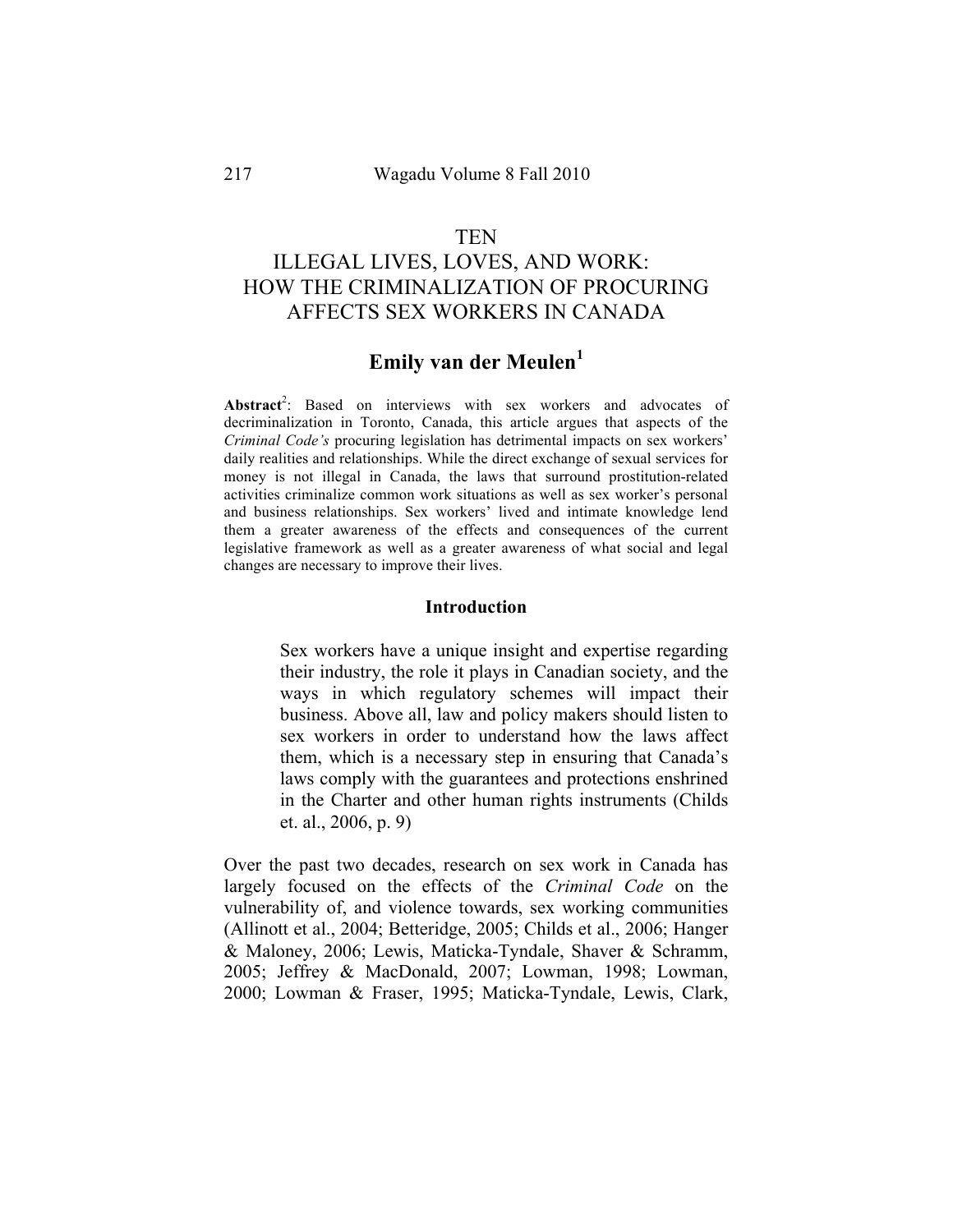Zubick & Young, 1999; Miller, 1993; Pyett & Warr, 1997; Star, 2006; van der Meulen & Durisin, 2008). This body of literature has principally analyzed the implications of the combination of the four prostitution-related offences in the *Criminal Code* (sections 210-213). These include: being found in or keeping a commonbawdyhouse (sections 210-211), thus prohibiting the use of indoor locations for the commercial exchange of sexual services; the criminalization of procuring, living on the avails, cohabiting, and gaining or aiding a person to engage in prostitution (section 212), thus prohibiting managerial and employer relationships; and the criminalization of public communication for the purpose of engaging in prostitution (section 213), thus prohibiting street-based sex work. While research indicates that the criminalization of various aspects of sex work effectively increases violence, stigma, and discrimination, very little scholarly work has focused exclusively on one of the four sections to assess the ways in which it affects sex workers' lives, loves, and work (Currie & Gillies, 2006). This article does just that by narrowing the analysis to the section that carries the harshest penalties and arguably the most stigma: the procuring legislation of section 212.

Based on interviews with sex workers and advocates of decriminalization in Toronto, Canada, this article presents findings on the effects of this one section of Canada's *Criminal Code* and argues that criminalization has detrimental effects on sex workers' daily realities and relationships. While the interview material presented below is from a select number of respondents, the common themes, critiques, and suggestions echo and add on to the results of other Canadian studies on sex work, including those conducted with sex workers in: two Maritime provinces, New Brunswick and Nova Scotia; Montreal, Quebec; Windsor, Ontario; Vancouver's Downtown Eastside, British Columbia; and Victoria, British Columbia (Allinott et al., 2004; Benoit & Millar, 2001; Childs et al., 2006; Jeffrey & MacDonald, 2007; Star, 2006).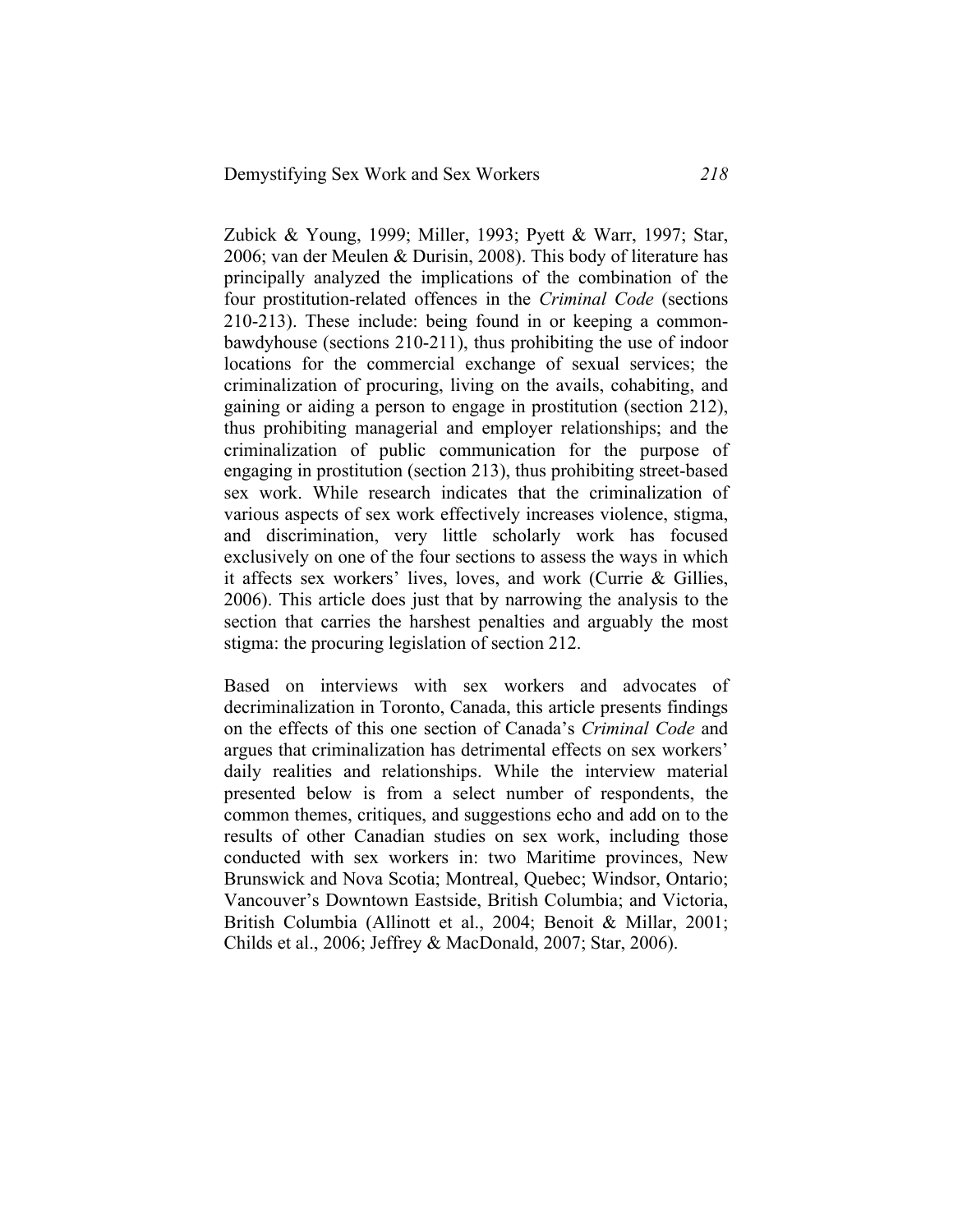The interviews were conducted as part of the author's doctoral research focusing on the effects of criminalization in Canada. Those interviewed brought with them a wide array of related experiences and knowledge as all were either advocates of decriminalization involved in the sex workers' rights movement or had worked in multiple sex industry establishments and sectors. For example, six of the ten sex workers had worked at escort agencies, five as independent escorts, four as street-based sex workers, four in massage parlors, three in exotic dance, two in pornography, and two in phone sex (see Table 1.0). These diverse experiences combined with their many years of work in the sex industry (the average of which was thirteen) and an age range between twenty-nine and forty-nine years, resulted in particularly compelling and informed responses. Upon completion of the interviews, results from the coded transcripts were triangulated with the following primary and second source materials: international literature by, for, and about sex work and sex workers; international and Canadian policy documents; excerpts and sections of Canadian municipal and federal legislations; and findings from other Canadian qualitative studies on sex work. In order to protect confidentiality and anonymity, the names used below are pseudonyms chosen by the interviewees, except in instances where participants expressed desire to have their legal names documented.

What the interviews indicate is that aspects of the procuring legislation of section 212 directly and negatively impact sex workers' relationships with significant others and workplace managers. The interviews conducted focused exclusively on the adult-related provisions of the legislation<sup>3</sup>; specific provisions addressing the procurement of youth engaged in prostitution<sup>4</sup> will not be discussed here. The analysis that follows will present first person accounts of how aspects of section 212 affect sex workers' ability to cohabit with friends and housemates, as well as how it negatively affects personal and intimate relationships, in addition to professional and business relationships.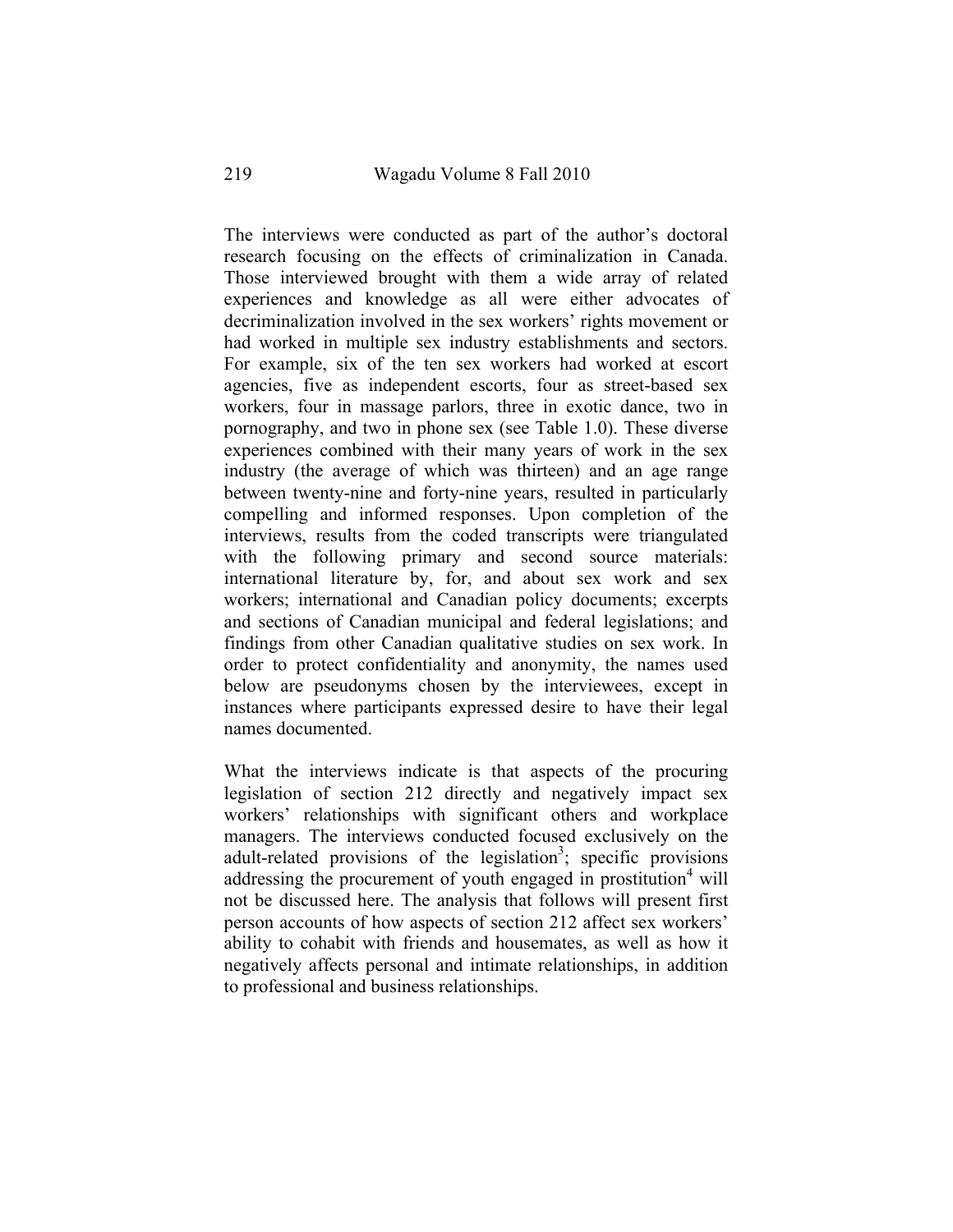Demystifying Sex Work and Sex Workers *220*

| Table 1.0: Interview Demographics             |                                  |
|-----------------------------------------------|----------------------------------|
| <b>Characteristics</b>                        | <b>Number Interviewed</b><br>(%) |
| Gender $(N=12)$                               |                                  |
| Female                                        | 9(75%)                           |
| Male                                          | $1(8.5\%)$                       |
| No Response                                   | $2(16.5\%)$                      |
| Race $(N=12)$                                 |                                  |
| White/Caucasian                               | 7(58%)                           |
| Black/Afro Caribbean                          | 3(25%)                           |
| Latina                                        | $1(8.5\%)$                       |
| No Response                                   | $1(8.5\%)$                       |
| <b>Sex Work Status (N=12)</b>                 |                                  |
| Current                                       | 8(67%)                           |
| Former                                        | 2(17%)                           |
| Ally                                          | 2(17%)                           |
| Age ( $N=12$ , Average = 36)                  |                                  |
| 29-31                                         | 3(25%)                           |
| 32-34                                         | 2(17%)                           |
| 35-37                                         | 2(17%)                           |
| 38-40                                         | 3(25%)                           |
| $41+$                                         | 2(17%)                           |
| Age of Entry into Sex Work (N=10, Average=20) |                                  |
| $17 - 19$                                     | $4(40\%)$                        |
| 20-22                                         | $3(30\%)$                        |
| $23 - 25$                                     | 2(20%)                           |
| 26-29                                         | $1(10\%)$                        |
| <b>Number</b><br>of Years Working in          | Sex Industry (N=10,              |
| Average=13)                                   |                                  |
| $3 - 5$                                       | $3(30\%)$                        |
| $6 - 10$                                      | $1(10\%)$                        |
| $11 - 15$                                     | $1(10\%)$                        |
| $16 - 20$                                     | $3(30\%)$                        |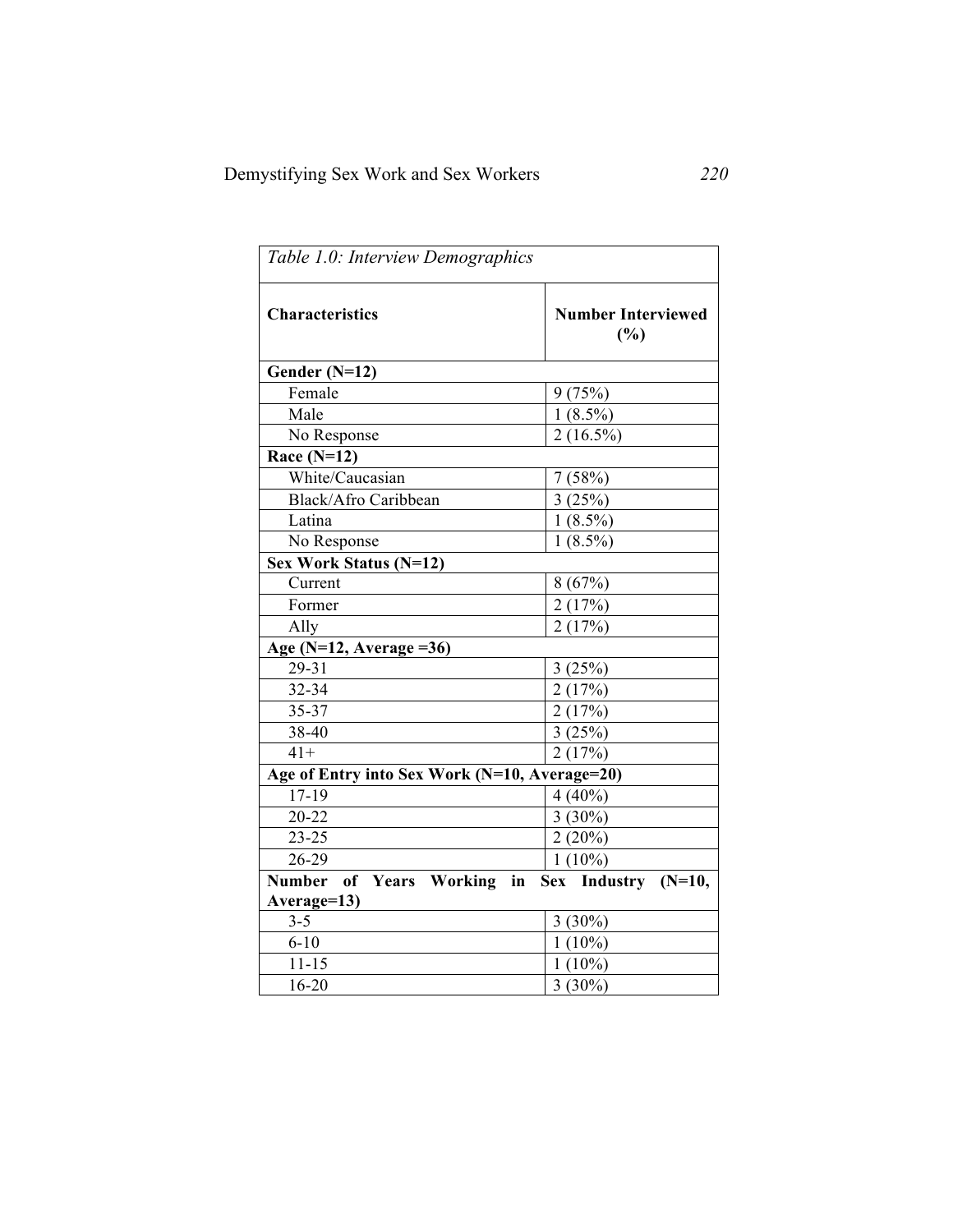| $21+$                                                         | $2(20\%)$      |
|---------------------------------------------------------------|----------------|
| Previous Sex Industry Jobs (N=10*)                            |                |
| Escort Agency (in or outcall)                                 | 6              |
| Independent Escort (in or out call)                           | 5              |
| <b>Street</b>                                                 | 4              |
| Massage Parlour                                               | 4              |
| Dance                                                         | 3              |
| Porn (internet and video)                                     | 2              |
| <b>BDSM</b>                                                   | $\overline{2}$ |
| Phone Sex                                                     | $\overline{2}$ |
| Performance/Burlesque                                         | 2              |
| Other (including Brothels, Bars,                              | 3              |
| Peep Shows etc)                                               |                |
| * Interviewees worked in multiple sex industry establishments |                |

In discussions about decriminalization, it is common for individuals to articulate support for the removal of the bawdyhouse provisions (so that sex workers can work from the safety of indoor locations) and for the elimination of the communicating charges (so that sex workers are not forced into isolated, remote, and often more dangerous locations out of police view). However, it is much less common for individuals to support the removal or changes to the procuring section of the *Criminal Code*. I surmise this is due to two key reasons. First, the public perception is that this particular piece of legislation protects sex workers from violence, extortion, and harm from pimps and other exploiters. Second, those who critique it open themselves up to serious and harmful allegations that they support and condone violence against women. Discussions about procuring often draw visceral and highly emotive responses that are oftentimes not based on empirical evidence, but instead based on long-standing mythologies that sex workers themselves have countered. Indeed, sex workers have clearly articulated the ways in which the procuring law can increase their vulnerability and exposure to harm, as opposed to reduce it.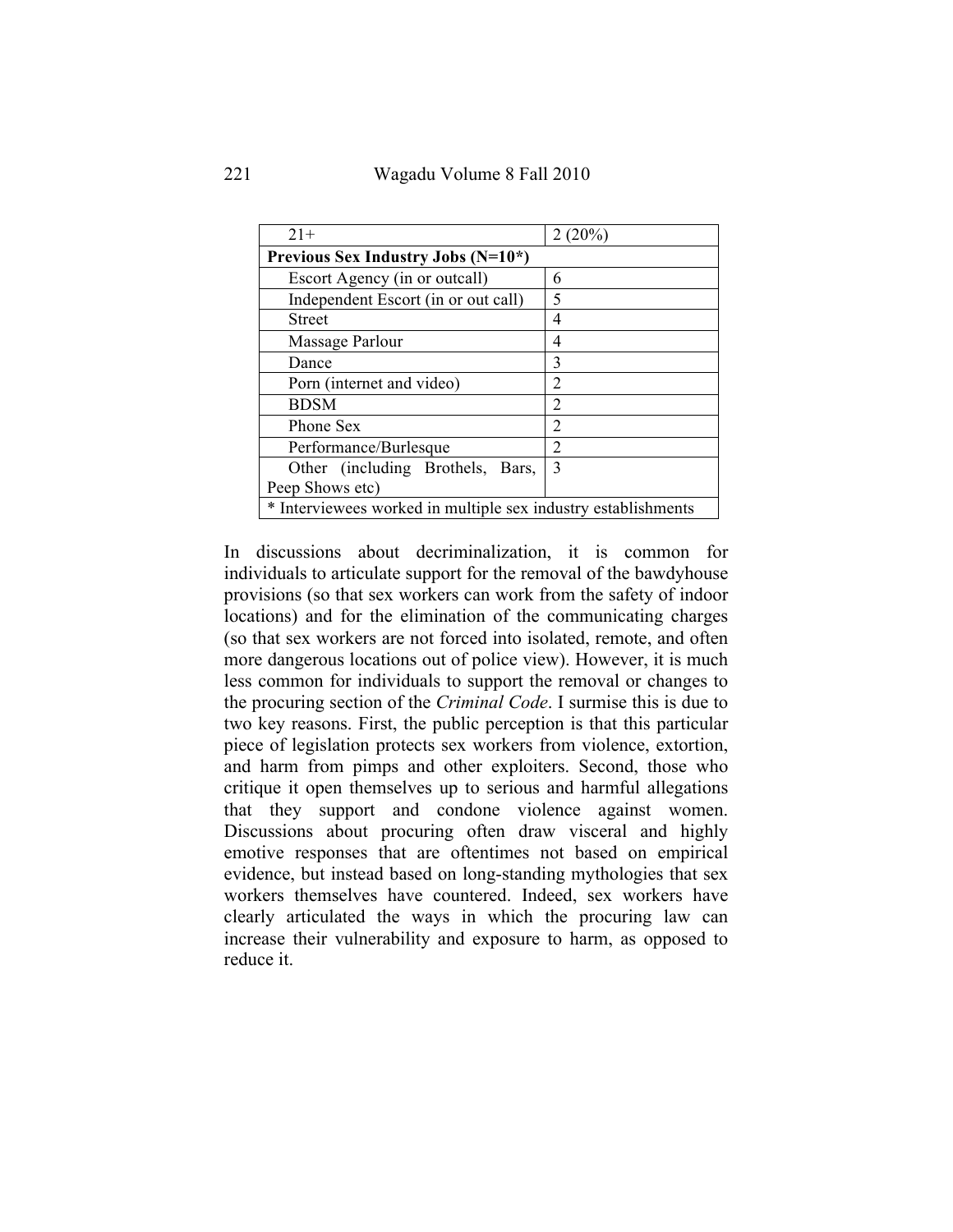It is not uncommon, especially for policymakers, to overlook, ignore, and disregard sex workers' own experiences and expert knowledge of their own lives, loves, and work. As such, this article is an attempt to rectify the silencing of sex workers' voices by instead showcasing their insightful analyses of the impacts of a particular piece of Canadian legislation. Indeed, all of the Torontobased sex workers and allies interviewed expressed frustration at the ways in which the criminal law penalizes, stigmatizes, and marginalizes their intimate and business relationships. As Allinott et al. (2004) contend, "sex workers are in the best position to describe what it is like to work and live under the current social and legal framework and to recommend the ways in which their circumstances should be improved" (p. 2).

# **Illegal Lives: The Criminalization of Sex Worker Cohabitation**

Procuring "essentially refers to an act of persuasion" (Barnett, 2008, p. 8), yet section 212 of the *Criminal Code of Canada* includes a number of different infractions within this offense, for example: living on the avails of another person's prostitution earnings; exercising control or direction over a person in an attempt to aid or compel someone to engage in prostitution; soliciting a person to have sexual intercourse with another person; and enticing someone who is not a prostitute to go to a bawdyhouse to have sexual intercourse (see *Criminal Code*, section 212).

Canadian case law has determined that the following situations are considered procuring: an employer requiring an employee to have sex with a client; gaining from facilitating prostitution though influencing or controlling someone; and living on the avails of prostitution (Barnett, 2008, p. 8-9; see also *R. v. Deutsch*, 1986 and *R. v. Perrault,* 1986). While one might assume that living on the avails and other procuring charges would require proof of persuasion or manipulation, interestingly, owners of escort agencies have been found to be guilty of living on the avails even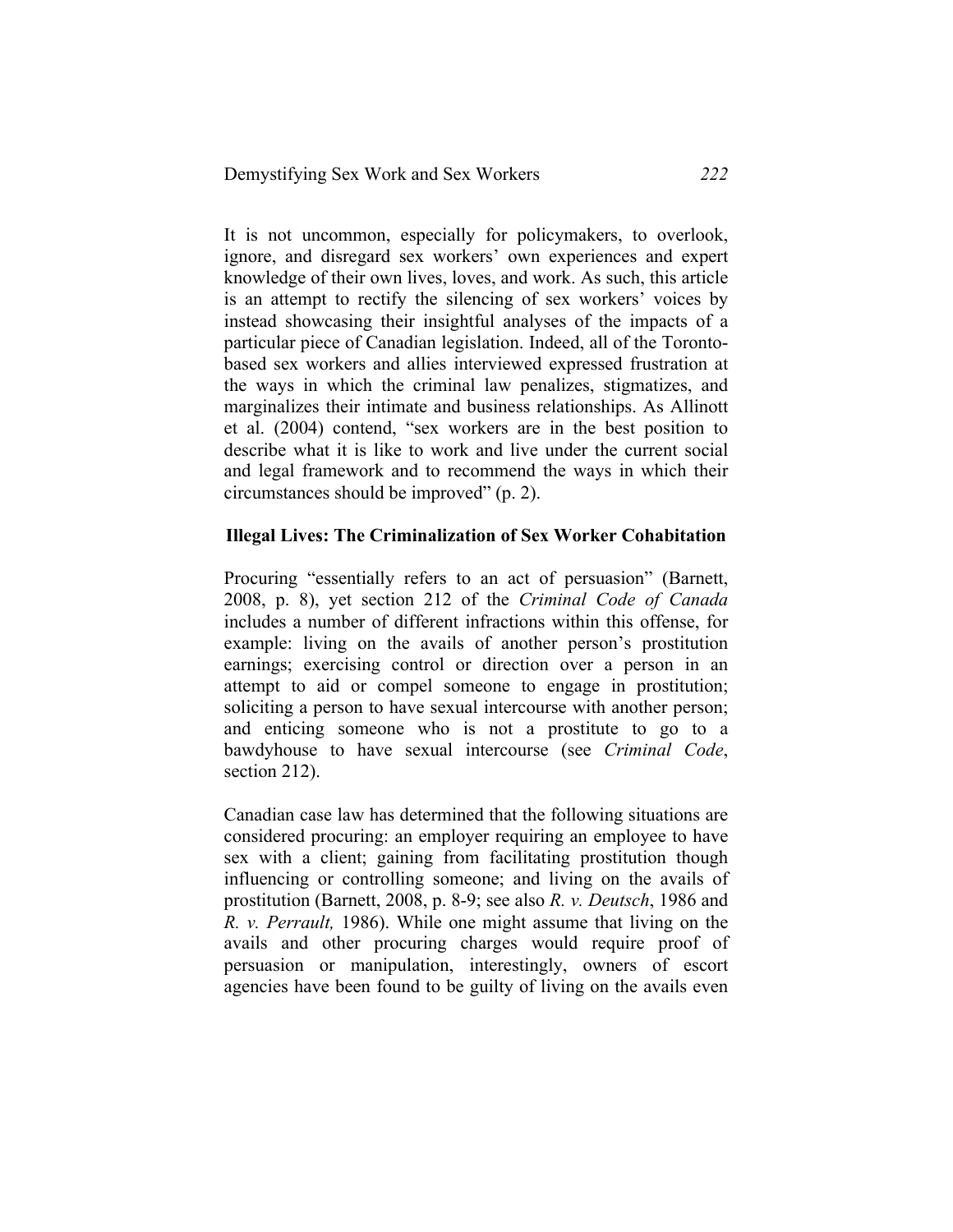in the absence of coercion (*R. v. Downey*, 1992; *R v Barrow*, 2001).

Further, the procuring legislation stipulates, "evidence that a person lives with or is habitually in the company of a prostitute… is, in the absence of evidence to the contrary, proof that the person lives on the avails of prostitution" (see *Criminal Code*, section 212[3]). In effect, this means that a sex workers' family member, friend, or housemate can be automatically considered guilty of an offence, just by virtue of being "habitually" in a sex workers' company or by simply living with them (Betteridge, 2005). The section of the *Criminal Code* related to living on the avails "potentially exposes roommates to prosecution if a sex worker's earnings pay for rent and household expenses" (Allinott et. al., 2004, p. 15). Research conducted by a sex workers' advocacy group in Ontario and Quebec further indicates that prohibitions against procuring "undermine sex workers' well-being because they may leave their partners or spouses open to charges if they are co-habiting" (STAR, 2006, p. 16). While it is unlikely that the legislation would be used against a friend or housemate, its very existence and the potential that it could be is troubling and can negatively affect sex workers' relationships.

The sex workers and allies I interviewed in Toronto were very critical of the living on the avails section of the procuring law. Sex work researcher and advocate of decriminalization Maria Belen, for instance, noted that "it's certainly not applied to any other kind of work, which is very interesting… That whole 'living off the avails of prostitution' is one of the most outrageous… I mean, they are all outrageous… but some are more outrageous than others." Those interviewed were especially critical of the procuring legislation for its paternalism and for the ways in which it increases stigma and discrimination against them. They argued that no other workers are prevented from cohabiting, nor do other workers face the same kinds of regulations regarding how they are entitled to spend their money. Alysa, a current sex worker,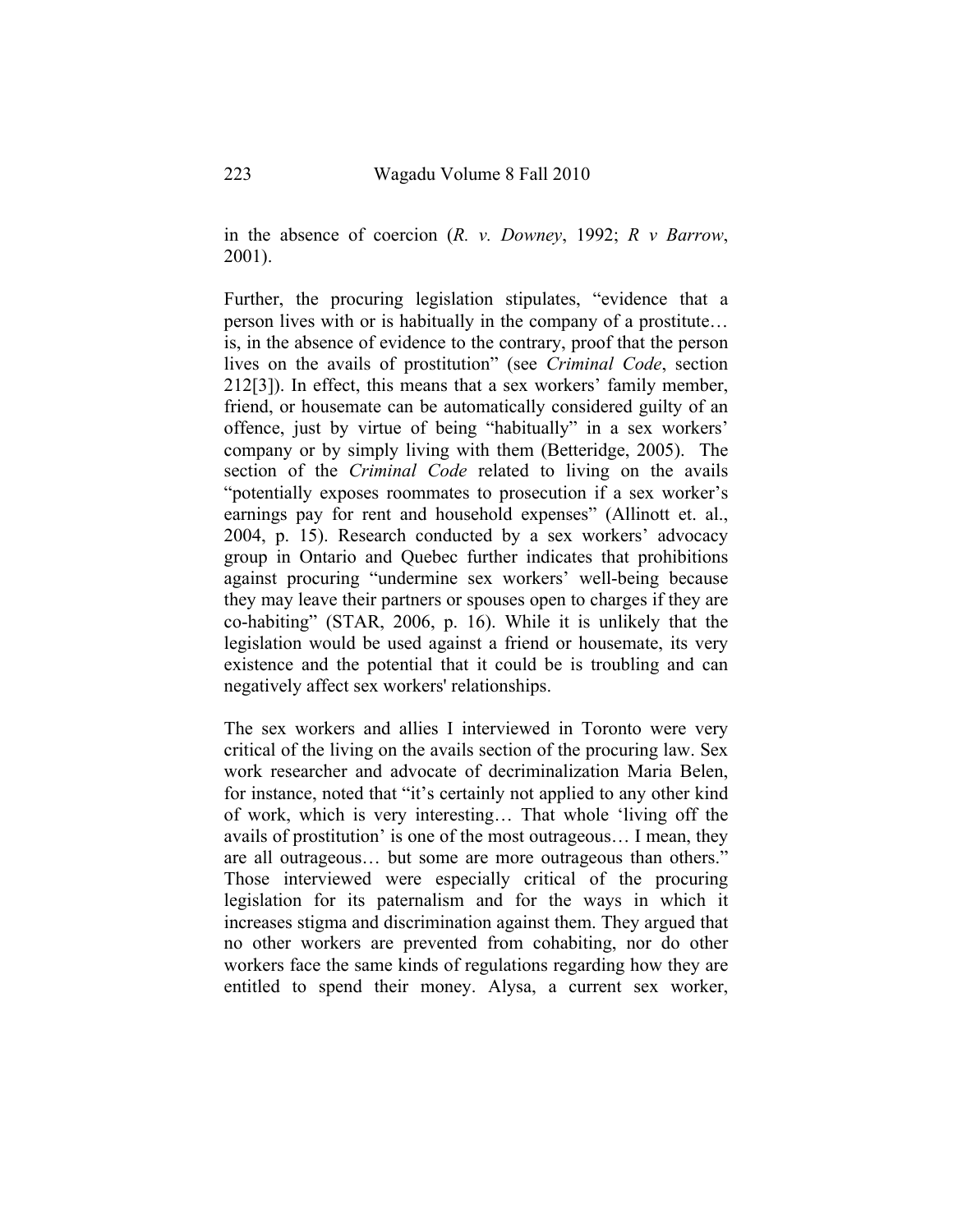summarized her concerns by noting, "in other words, they've decided that it's up to the courts to decide how men and women spend their money."Similarly, current sex worker Julia observed that "the [procuring] laws are coming from a place that assumes you are being victimized".

All of the interviewees agreed that the procuring laws were built upon unfounded notions and mythologies around "pimps" and a lack of understanding about the industry itself. The assumption is that anyone who resides with a sex worker must be automatically taking advantage of her and must, therefore, be her "pimp". Despite research which has shown that exploitative pimping is not as common in the Canadian context as public perception and the media present (Canada, 1985; Jeffrey & MacDonald, 2006; Currie & Gillies, 2006), there is little room within the pimping discourse for notions sex worker agency. Instead, embedded within it are conceptualizations of female passivity and vulnerability where women need state protection from violent male predators. Indeed, there is no recognition that some women choose to share their living arrangements with others:

> Everyone has an opinion on the big bad pimp. However, very few people have actually taken the time to read the law… it criminalizes all of my normal, healthy relationships. We're not allowed to have a roommate… we're not permitted to really have a friend, because that friend would probably be habitually in our company (Valerie, former sex worker).

> I think that the myth of the pimp and the beat up street worker is still very, very alive in people's minds… There is some sort of entitlement from the nation state to supervise the private lives of sex workers. It is so interesting that they feel they have that right. I would like to see if a law like this can happen in any, any, any other area! … It would be immediately protested as an infringing on human rights,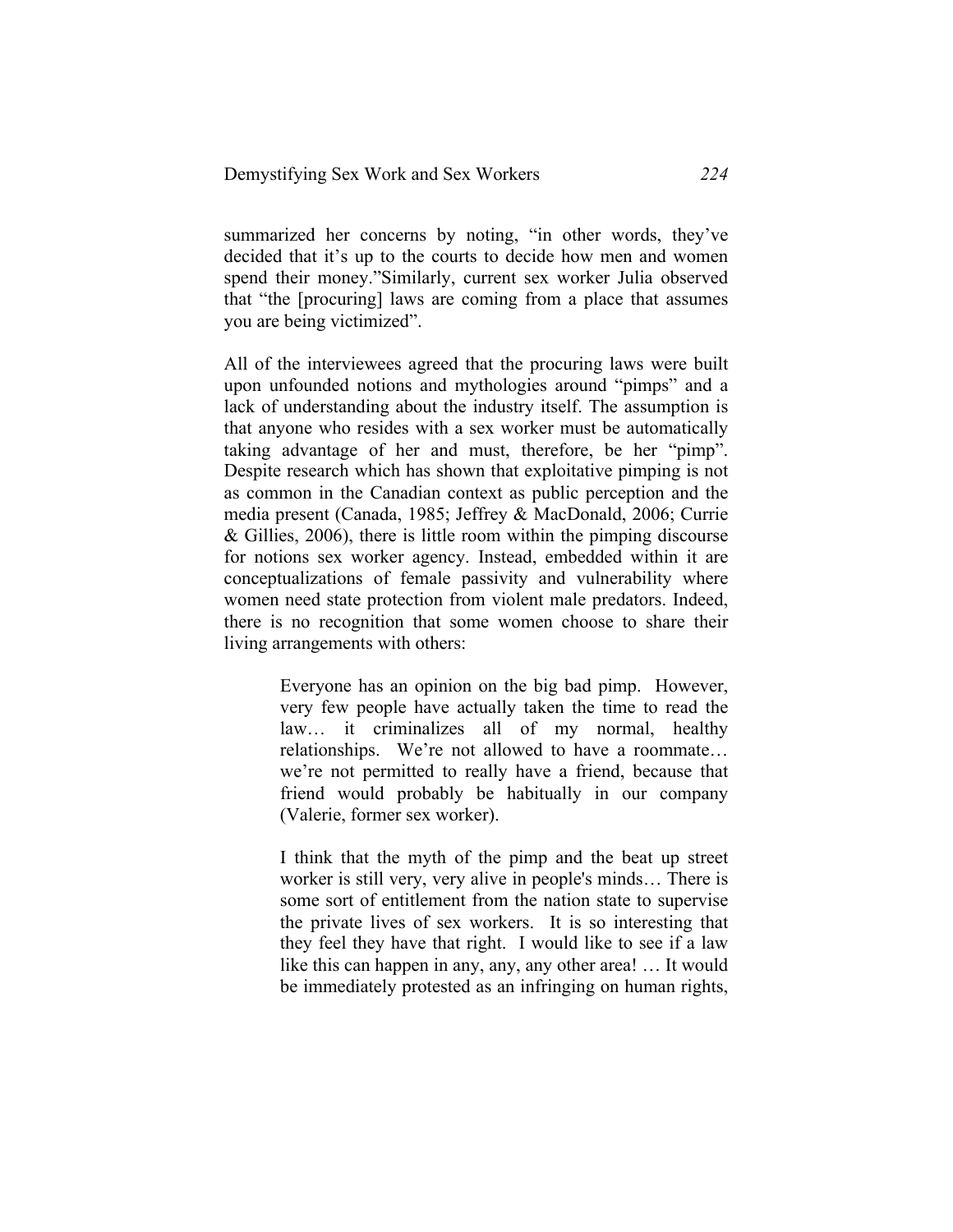basic rights, privacy rights. Again, it is how the state perceives the sex worker as a public object even in their private lives… These laws come from all other types of ideas and myths (Patricia, sex work researcher and advocate of decriminalization).

The [sex worker/pimp] relationship is one based on the victim and the monster, the monster pervert, the monster pedophile, whatever, it's always a monster (Maria Belen, sex work researcher and advocate of decriminalization).

In the public's mind and I think in politician's minds, there is this mythical and distorted image of the "pimp". When people talk about the procuring laws they are thinking about pimping, about physical abuse, coercion, again a lot of racist and really class biased imagery. And it's simply not true… the stereotype and the construct of the pimp is so deeply enmeshed in our culture. It's a big, big thing and it speaks to so many different fears around women, around sexuality, around money, around immigration, around race, it goes on and on and on (Kara, current sex worker).

Research with sex workers, police officers, community advocates, politicians, justice officials, and lawyers from Canada's east coast indicates that pimping mythologies are "based on deep racial and sexual biases against black men" (Jeffrey & MacDonald, 2006, p. 95). The researchers contend that the pimping discourse has become an "easy way to dismiss the violence against sex workers as a product of a subculture of violent black pimps rather than a product of negative social attitudes towards sex workers" (Jeffrey & MacDonald, 2006, p. 95). Additional scholarly work spanning four Canadian provinces and involving sex workers, health care providers, community advocates, and law enforcement officers cautioned against the use of the term "pimp" which, they argue "conjures and reinforces stereotypical and racist imagery" and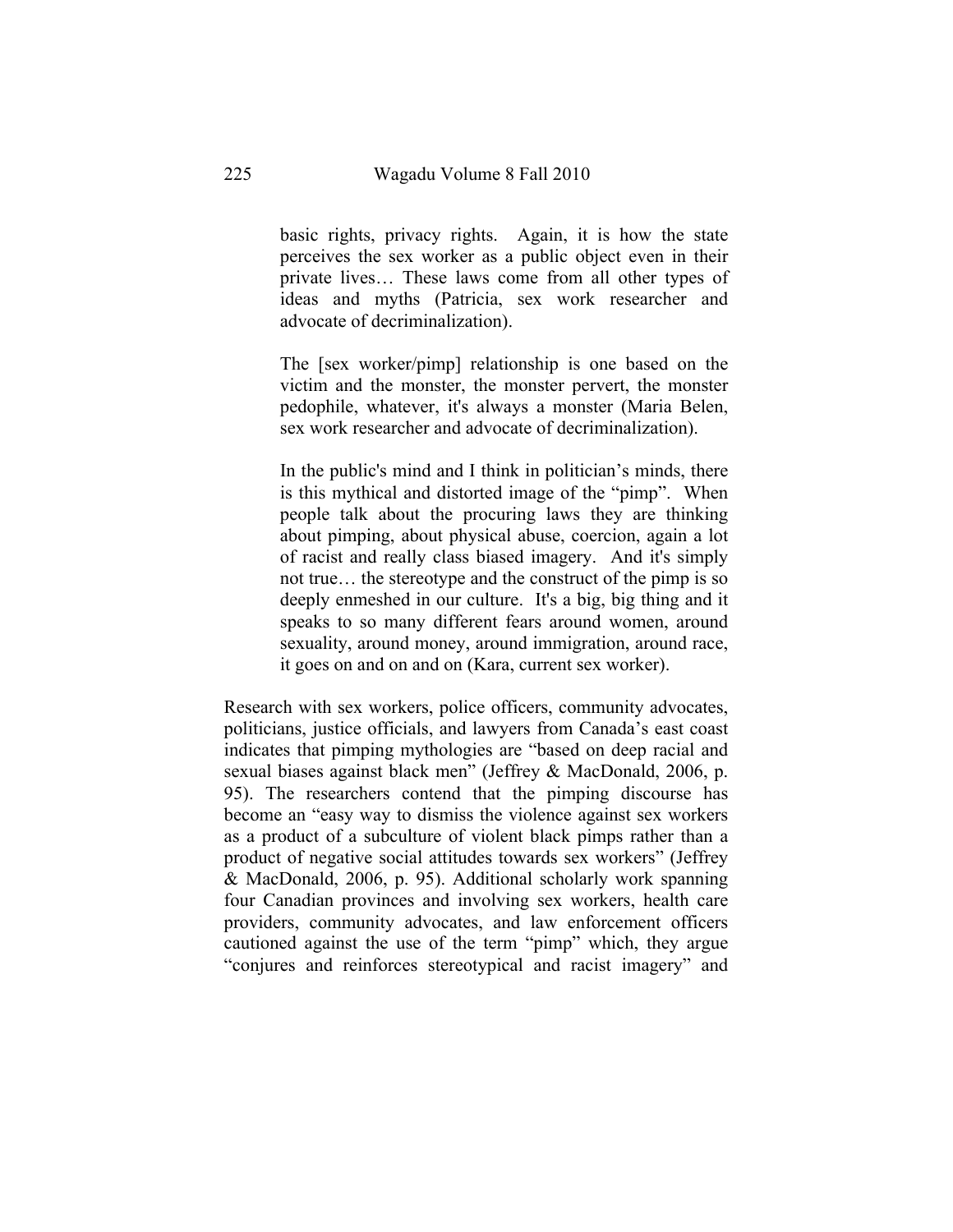"serves to 'other' sex workers and their relations" (Currie & Gillies, 2006, p. 21).

My research with Toronto-based sex workers and advocates of decriminalization also demonstrates the ways in which pimping discourses impacts sex workers' ability to cohabit with others. Not everyone wants to, nor can afford to, live alone. This is especially true in large urban centers with the high costs of accommodation. Essentially, then, sex workers who are unable to cover living costs on their single income are left with two options: first, sex workers can cohabit with a family member, friend, or housemate and not disclose their source of income in order to prevent possible criminal charges and claims of being pimped; or second, reveal the source of income to cohabiting family members, friends, or housemates and potentially expose them to criminal charges through the procuring legislation.

# **Illegal Loves: The Criminalization of Sex Workers' Relationships**

In addition to criminalizing common cohabiting situations, section  $212(1)(i)$  prohibits living wholly or in part on the avails of someone's prostitution earnings. This effectively criminalizes sex workers' intimate and personal relationships, which can cause serious stress and anxiety for lovers and significant others. Currie and Gillies (2006) identified that fear of having a loved one charged with procuring both undermines sex workers' "ability and right to enter into the relationships of their choosing" and that it can "sometimes inhibit women from fostering relationships at all" (p.48). Other Canadian sex work researchers have gone so far as to argue that the procuring legislation essentially acts as a selffulfilling prophecy, whereby the high levels of stigma and discrimination towards men in relationships with sex workers effectively prevents the possibility of a truly healthy relationship from developing (Davis & Shaffer, 1994). The Toronto-based sex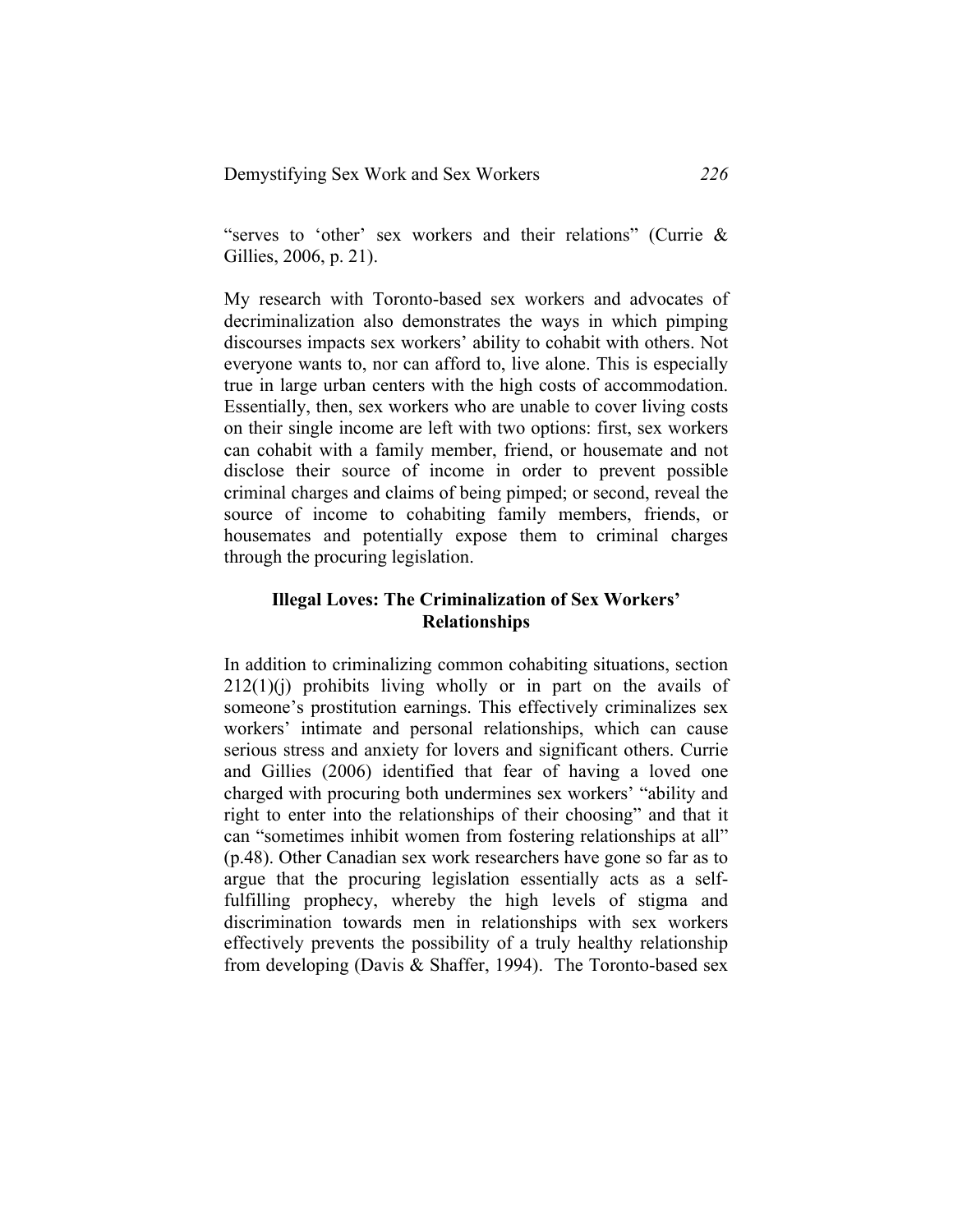workers I interviewed were very critical of the ways in which the procuring laws negatively impact their loved ones:

> Well first of all, it's nobody's fucking business. It's appalling… Obviously, it impacts your relationships… It's so heart-wrenching to imagine your partner being put through that… having to have them take that risk. That definitely would impact your personal relationships (Sasha, current sex worker).

> Certainly "living on the avails" is a charge that can be laid against personal partners… of a sex worker. These charges aren't frequently laid, but the very fact that they could be really puts a chill and puts a damper on people's relationships and whether one discloses to their partner that they are in the sex trade -- or how much they disclose because they don't want it coming back on their partner. I've met many women who have said it's been a real challenge on the relationship -- not the actual sex work itself -- but having to hide from the partner or worried about what's going to happen to the partner (Kara, current sex worker).

While Canadian case law has determined that the economic relationship between the procurer and the prostitute must be "parasitic" in nature (*R. v. Bramwell,* 1993; *R. v. Celebrity Enterprises Ltd.,* 1998; *R. v. Grilo,* 1991), how one specifically defines parasitic is still ambiguous (Barnett, 2008; Davis & Shaffer, 1994). A court could conceivably rule that the relationship between a sex worker and her child or lover is parasitic, a fact which understandably worried many participants in this study. Therefore, many of the interviewees were concerned about the implications of this law on their loved ones and dependants:

> Personally, speaking from my own experiences, I have this awareness that when I take my partner out for dinner that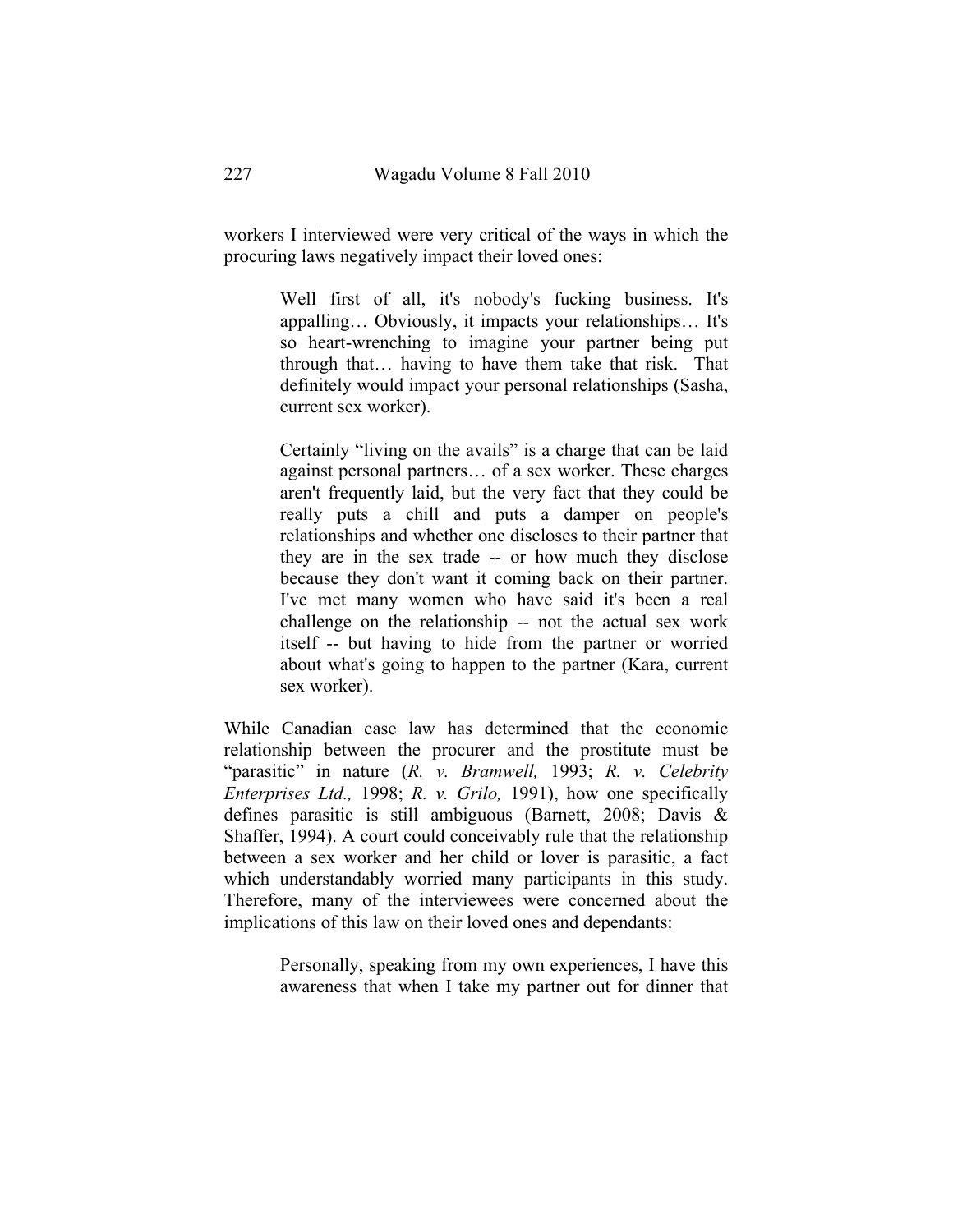that is technically illegal. If my partner accepts money from me, that's illegal, even though I know the court has ruled that [the exchange of money or goods] has to be parasitic (Julia, current sex worker).

As a parent who is also a [sex] worker, your child could be considered living off the avails and that could be considered a parasitic relationship. That means that you can't buy something for your child. What working parent should prevented from purchasing their child a gift – or even basic living necessities? (Keisha, advocate of decriminalization)

This would make it really hard for a kid of a sex worker. It would make it really difficult for whoever the sex worker is supporting with their money. Often sex workers support themselves, but they often are also supporting families. It makes it difficult to live securely, feeling like you can't actually let people know about your work or your kids won't get fed (Renee, current sex worker).

This law affects all areas of your life -- your partner is then considered a pimp, regardless. Or if you have an adult child living at home, some folks would consider that parasitic. If there is an adult offspring living in the house they're living off the avails of their parent. It criminalizes what in any other industry wouldn't even be an issue (Lisa, current sex worker).

The interviewees were additionally highly critical of the gendered assumptions and stereotypes imbedded within the discourses of parasitism and pimping:

> It would be a little bit different if most sex workers were men, then I wonder if the relationship would be parasitic… Because there's this assumption of the typical kind of role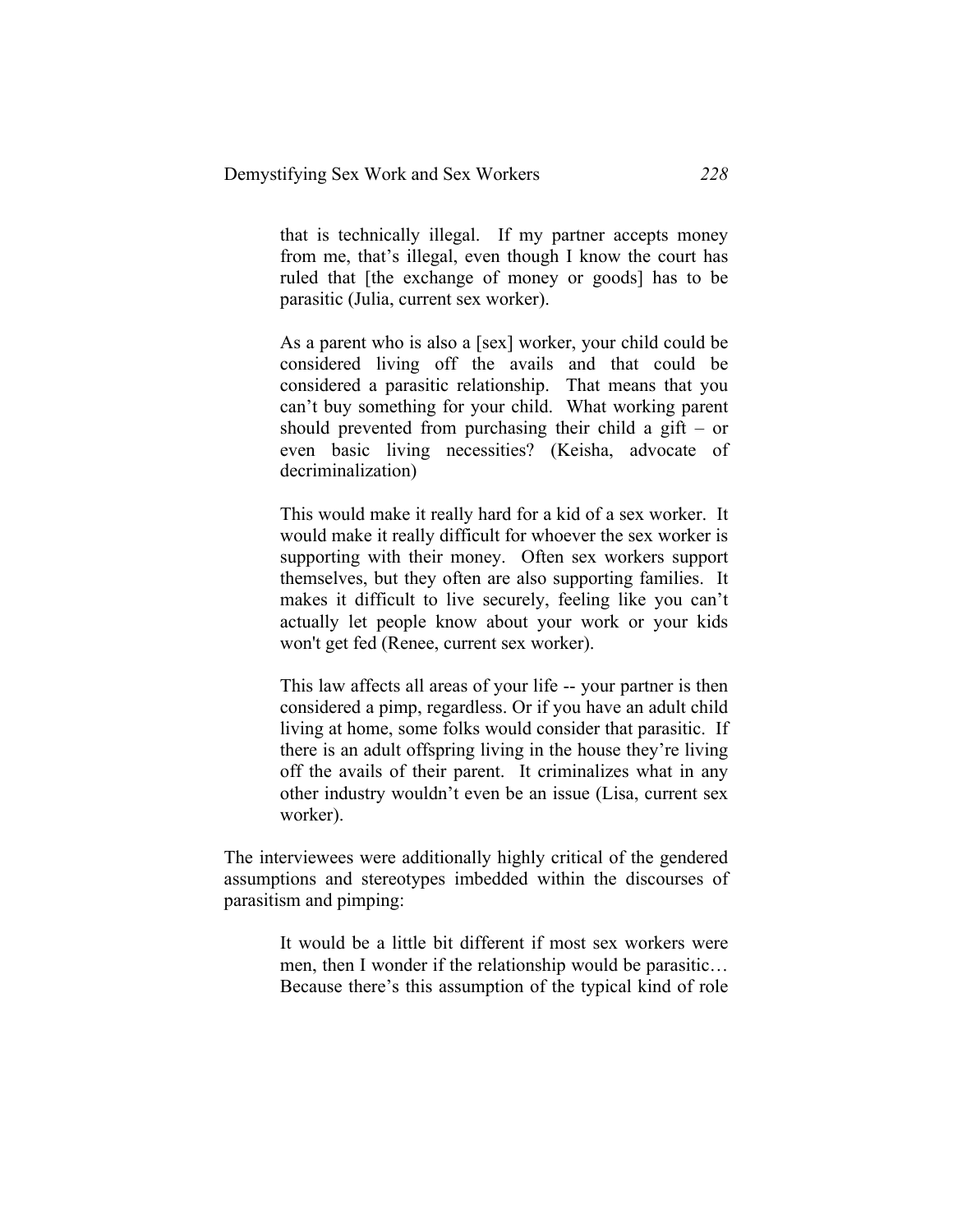of men and women and who works… the typical division of labor is that the man goes out to get the bacon and the women stays at home. It just so happens that there are more women who are sex workers so that kind of imagery and that kind of metaphor seems to work -- because no man should rely on a women. If it was the other way around I wonder if the same language would be used; it might be the same law, but I wonder about the language… Can you imagine in a heterosexual marriage where only the man works and the wife stays at home, it's parasitic! We can parallel that in exactly the same way and certainly we would never do that (Maria Belen, sex work researcher and advocate of decriminalization).

There's a gender bias… I don't know if anybody has actually looked into it in terms of the numbers, but I would imagine that a woman who is supporting, in full or in part, a male partner through her earnings as a prostitute, she going to be seen as exploited and a victim more than if the roles were reversed or if the other partner were a female (Kara, current sex worker).

While the sex workers and allies I interviewed were nearly unanimous in their critique of areas of the procuring legislation, sex workers in other parts of the country have been more ambivalent. Extensive research (Allinott et. al., 2004) among current and former street-based sex workers in Vancouver's Downtown Eastside, which has the lowest per capita income in the country (GoC, 1996), one of the highest rates of HIV and hepatitis in the global north (Lowman, 2000) and is the site where over sixty women are suspected to have been killed in Canada's most grotesque serial murder case (Betteridge 2005; Lowman 2000), offers a different set of opinions. Those interviewed in the study described how it was important to have legislation that protects sex workers from exploitation and harm, but also acknowledged that aspects of the procuring legislation were detrimental to their safety.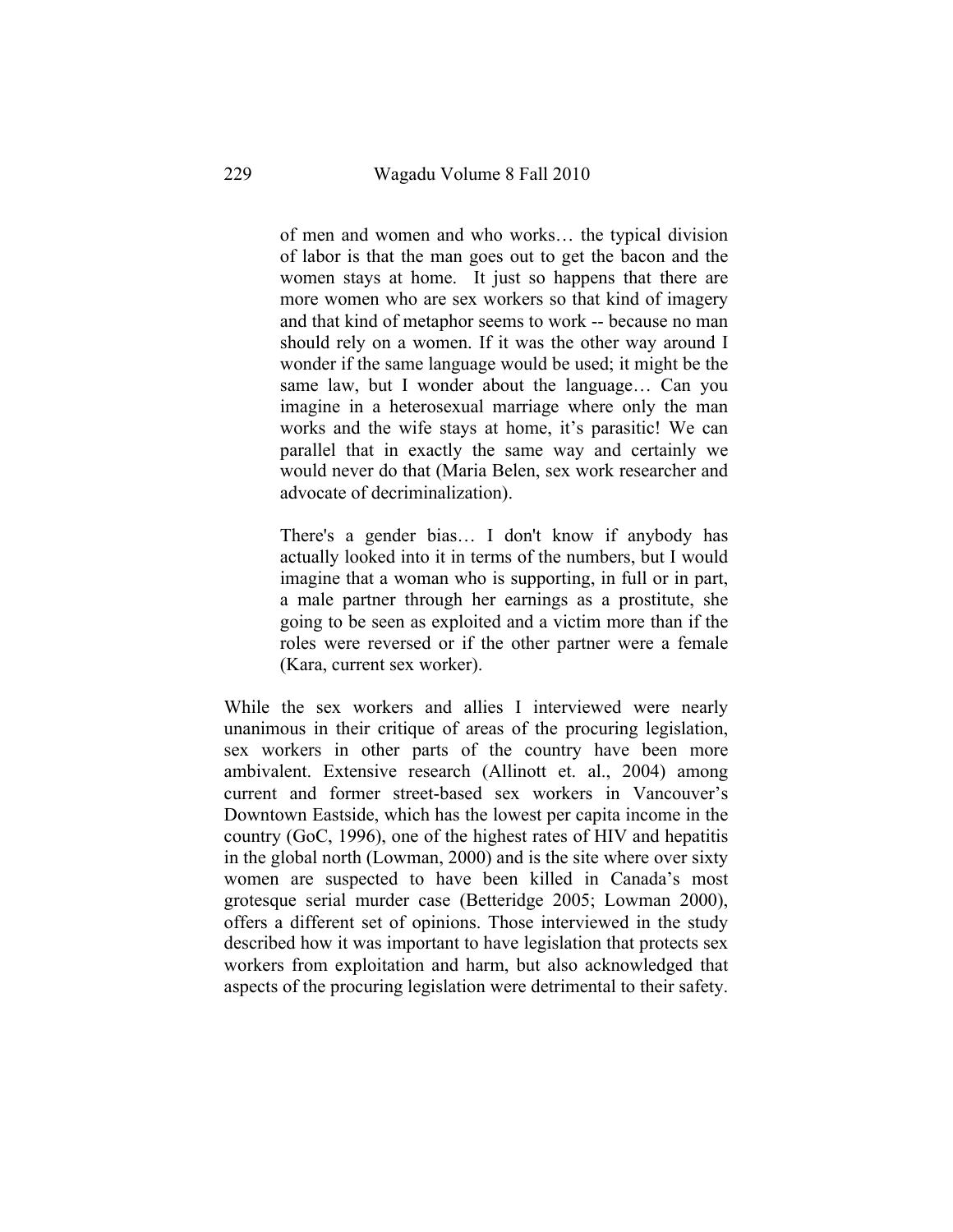For example, one Vancouver sex worker articulated: "The law should be worded so that it captures that aspect of pimping, the violent and exploitive kind of pimping" (Allinott et al., 2004, p. 10). Another stated: "I have a hard time saying whether or not the laws against procuring and living off the avails are wrong. Some guys are there to protect the working women, and some abuse them. I think that no one should be charged with living off the avails unless they are also abusing or assaulting the prostitute" (Allinott et al., 2004, p. 10).

However, case law has determined that abuse and coercion are not needed for a successful conviction (*R. v. Barrow*, 2001). Further, as Currie and Gillies argue, the procuring legislation is not necessarily the most helpful nor successful tool to prevent possible abuses such as sexual and physical assault or intimate partner violence. They posit that the procuring legislation is superfluous as other more comprehensive and effective criminal laws already target various aspects of abuse (Currie & Gillies, 2006).

#### **Illegal Work: The Criminalization of Managers and Bosses**

Research on street-based sex work in Canada has demonstrated that there is often a heightened risk of violence when working outdoors (Lowman, 2000; Lowman & Fraser, 1995; Miller, 1993) and that indoor work is often safer "primarily because a manger is almost always present" (Lowman, 2000, p. 995). However, the activities of managers, owners, and operators of many sex industry establishments are criminalized through various subsections of the procuring legislation (i.e. section 212[1] a, b, d, e, h). These provisions prohibit soliciting two or more people to have sexual intercourse, enticing someone to a bawdyhouse to engage in prostitution, and influencing someone to sell a sexual service. The criminalization of these activities makes agency managers and owners hesitant to call the police if there is an altercation at the worksite as police attention could lead to charges against them, in addition to the possible closure of the business itself (Benoit &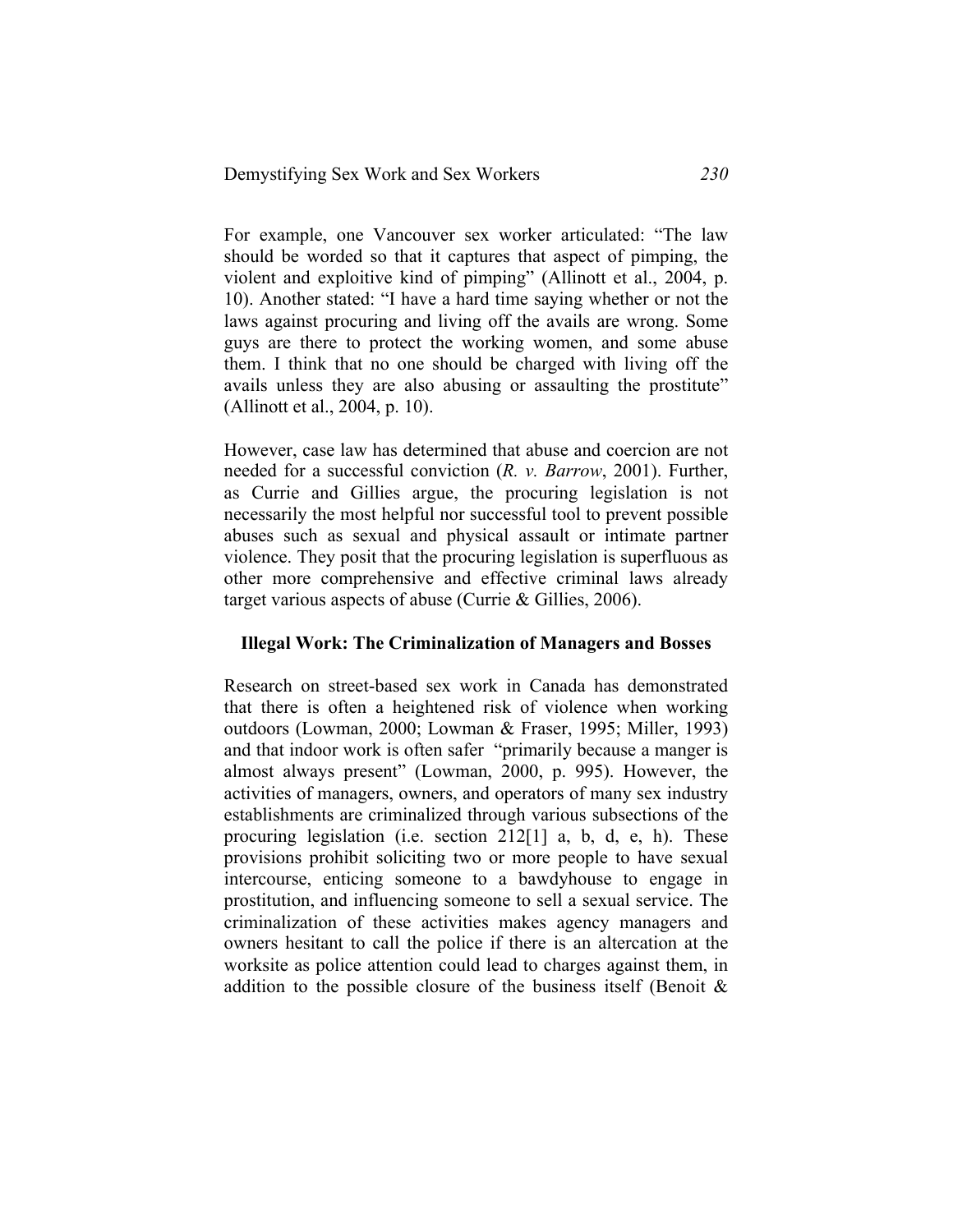Millar, 2001). This fear is compounded by the fact that escort agency owners have indeed been charged with section  $212(1)(i)$ , or living on the avails of prostitution, even when coercion was not proven (Betteridge, 2005).

The sex workers and advocates of decriminalization I interviewed critiqued the procuring legislation for criminalizing the standard employer/employee relationship and for creating a labor context that forces sex workers to work independently. As explained below, however, not all sex workers want to work independently, and some prefer to have a manager to take care of the business aspects of the job:

> Some people are really good at managing their money and other people want an accountant. Some people want to book their own calls and other people don't possess the skill or would rather not have that as part of their working experience… If it is illegal for people to do that kind of work, then you're taking away what could potentially be a safety net as well as basic structures in a work setting… Those are the basic options that we should all have - to be independent, to be working in a structured environment – with co-workers, managers etc. - to be freelance, those different options. Taking that away forces people to do things that they may not necessarily have the skills for or the desire to do (Keisha, advocate of decriminalization).

> People sometimes ask me, "Kara, after working independently for many years why did you go back to working in the parlor?" And I say, "Because it was convenient." I went back to school and I didn't want to bother with the time and the energy and the money and resources necessary to run my own business, it was easier to go and do a couple of eight hour shifts – no muss, no fuss, did my shift, went home, fucked off, I was done. I didn't have the same safety concerns, I didn't have to invest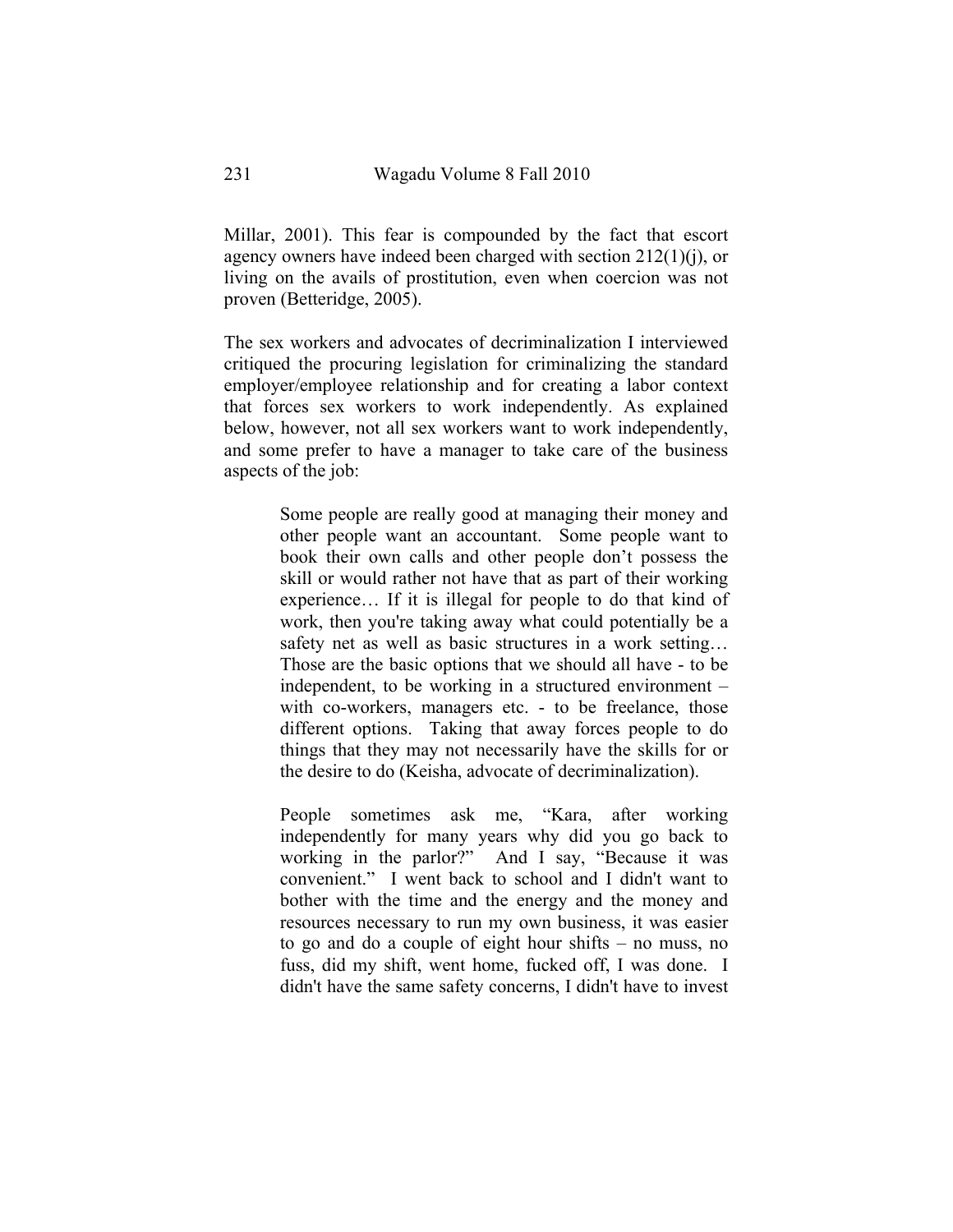money upfront, it was excellent for me (Kara, current sex worker).

Not everybody has the resources or wants to work independently, some people want to go to work and just go to work. [The procuring legislation] makes it illegal for someone to be an entrepreneur and run a business. In Western society that's a right, [and] in most fields and is regarded as a virtue. Culturally and socially, it's seen as a good thing to do, to run a business and be a self starter and be self employed and employ others and all of that (Robert, current sex worker).

The criminalization of the employer/employee relationship exists in both licensed (legal) and non-licensed (illegal) sex industry establishments. It is commonplace in Canadian cities to have a set number of licenses for sex establishments; for example, there are twenty-five legal erotic massage parlors in the city of Toronto, the remainder are functioning illegally (CTMC, No. 574-2000, Schedule 31 [35]). Municipalities must claim that sexual services are not being bought or sold at the worksite, or else they are in contravention of the federal *Criminal Code* (Bruckert, Parent, & Robitaille, 2003; Lewis & Maticka-Tyndale, 2000). Nonetheless, research with sex worker populations in Vancouver indicates that "the true nature of these services is commonly known but… city council and police tend to turn a blind eye to the criminal offences that such businesses commit" (Childs et. al., 2006, p. 78).

Studies conducted by Childs et al. (2006) and Currie and Gillis (2006) indicate that despite the criminalization of the employer/employee relationship, sex workers in many sex industry establishments continue to have individuals that manage the business aspects of the work. In these instances, just as Canadian municipalities must deny that they are licensing the sale of sexual services, managers of adult establishments must also deny that sexual services are being offered, or else they risk procuring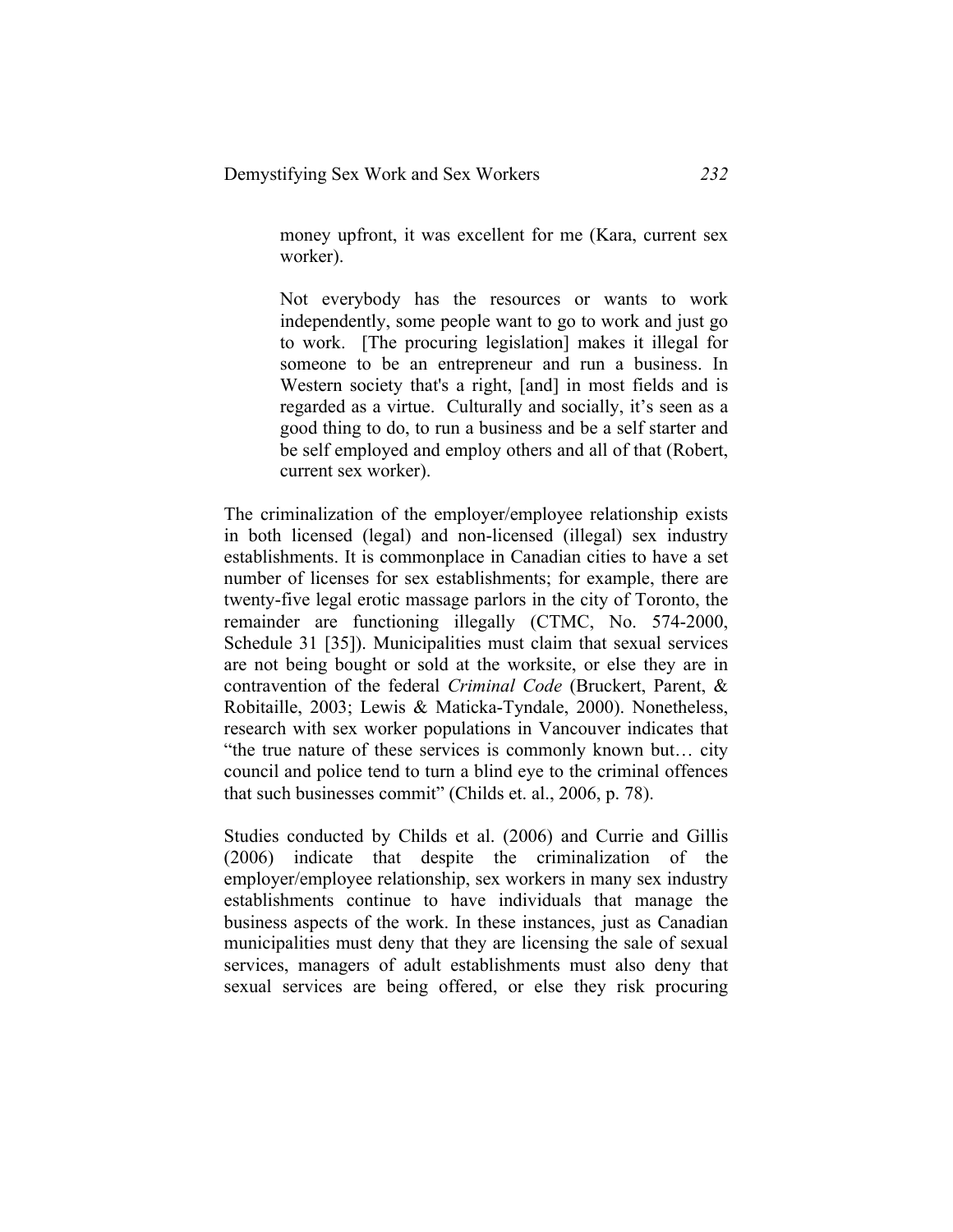charges. Sex workers are thus classified as "independent contractors", thereby allowing managers to claim they were unaware of the services the worker was providing to clients<sup>5</sup>. Managers are also not able to fully inform potential clients about the nature of the business prior to booking the client for the sex worker. Essentially, this pushes the responsibility onto sex workers who then must engage in negotiations with clients once they are alone with them:

> [The procuring law] means that managers or owners/operators aren't clear with the clients about the nature of the service. It means that often women are placed in situations where there they are in a private space with a client without having negotiated the terms and conditions of the service -- it could mean safer sex, it could mean price, it could mean the type of activities, it could be the length of time that you are spending -- and this is a real recipe for danger. Suddenly you are alone in a room or in a car or another environment with somebody who might have a completely different understanding of what is going to transpire than what your understanding is. This is simply because there hasn't been the opportunity for that negotiation to take place, particularly if it has been arranged through a third party who is wanting to protect themselves and build a little bit of a buffer by not being clear about what the services are (Kara, current sex worker).

This policy quagmire results in a context in which sex workers are left between a rock and a hard place. On the one hand, since they work in a situation that is characterized by an employer/employee relationship, whether licensed or unlicensed, they should be able to make claims under the provincial acts regarding employment standards, worker's compensation, and occupational health and safety. On the other hand, disclosure of their type of work to government bodies could result in workplace investigations that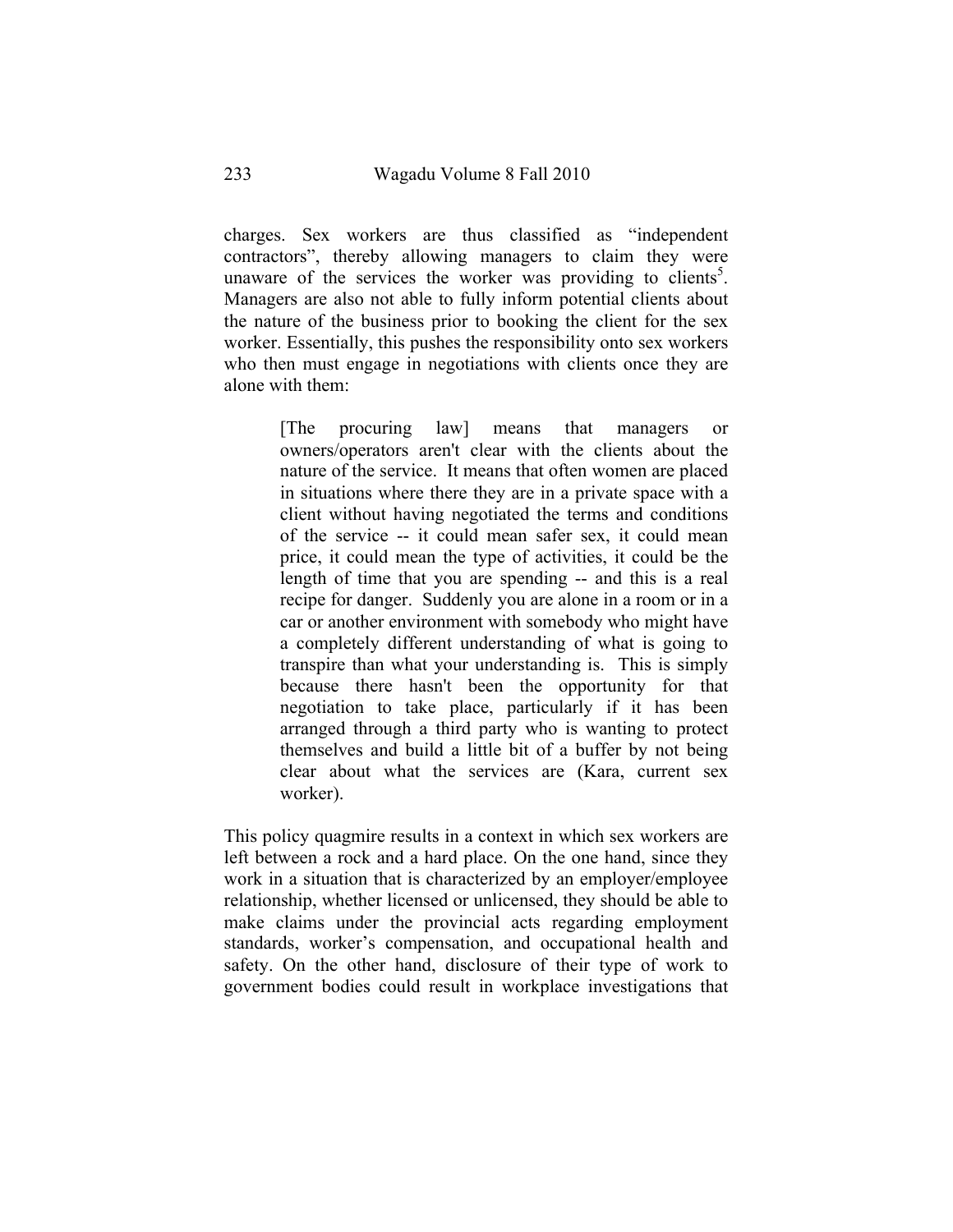could open themselves, their employers, and their co-workers to federal charges, or to the closure of the workplace itself (Childs et al., 2006). Given this context then, sex workers are left vulnerable to exploitative managers and bosses and rarely access the basic labor protections they are entitled to under Canadian law (van der Meulen & Durisin, 2008).

Despite the complicated and sometimes problematic relationships that can develop due to the illegality of the employer/employee relationship and the necessity of shifting responsibility from one party to another in order to prevent possible procuring charges, some of the sex workers interviewed in Toronto stated that they had good working relationships with their bosses and an affinity towards their agencies. As Julia, a current sex worker, put it, "I have a particular sense of loyalty to my agency, but that's personal. In business sense or long-term sense, I don't owe them anything. They are nice people, but if I fall on my high heels on the loose tiles on the floor I'm not getting very much help with that."

The criminalization of common work-related activities and business relationships does not stop with managers and owners. Research conducted with escorts in Windsor, Ontario confirms that procuring can also be applied to a sex worker who brings a friend or co-worker at a client's request (Lewis and Maticka-Tyndale, 2000). It is not uncommon for sex workers, when requested, to arrange "to have a colleague join in the sexual transactions. In addition to satisfying the client, the latter strategy provide[s] more protection for the worker" (STAR, 2006, p. 25). However, sex workers can be charged with procuring for gaining from facilitating prostitution though influencing someone to provide sexual services. Thus, the procuring legislation has far reaching work-related implications for sex workers' managers and bosses, in addition to sex workers themselves.

#### **Conclusion**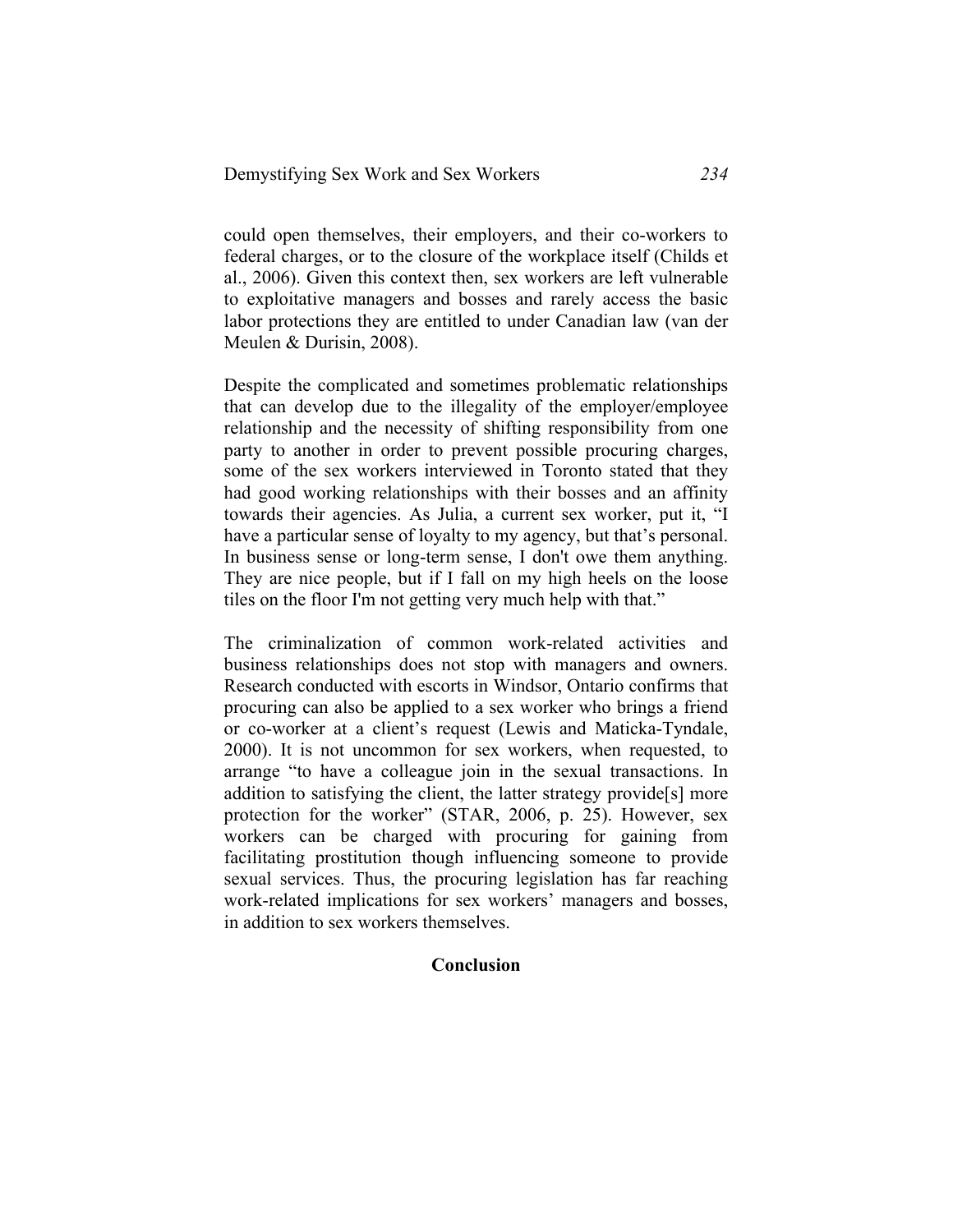As the interview excerpts above contend, the procuring legislation of section 212 and the prohibition of cohabitation and living on the avails of a sex worker's earnings further marginalizes and criminalizes sex workers' intimate and business relationships. As sex workers and allies have argued, the mythologies about pimps and the misunderstandings about the sex industry that underlie the procuring law has grave consequences for sex workers lives; managers need to deny the sexual nature of the work or else face possible charges and family members can potentially be charged for the simple act of living with a sex worker.

Similar to the findings from other Canadian research on sex work (Allinott et al., 2004; Betteridge, 2005; Bruckert, Parent & Robitaille, 2003; Childs et al., 2006; Jeffery & MacDonald, 2007; Lowman, 2005; Stella, 2007), the sex workers and advocates of decriminalization interviewed in Toronto unanimously argued that the laws that govern the sex industry do more harm than help. Their diverse backgrounds in the sex industry provided a highly informed level of expertise and knowledge, which grounded their important critiques of the current system. Indeed, areas of the procuring legislation were attributed to causing a decrease in workplace satisfaction and safety that, in turn, contributes to heightened stress and vulnerability. As such, sex workers and allies have clearly articulated that the procuring legislation of section 212 has detrimental effects on their lives, loves, and work.

The majority of the interview participants strongly advocated for the removal of the procuring section from the *Criminal Code* and to instead protect sex workers from exploitation and harm through other areas of criminal law and labor policies. For example, sex workers should be able to seek justice against a would-be exploiter under the kidnapping, forcible confinement, assault, and bodily harm provisions of the *Criminal Code* (Davis & Shaffer, 1994). Similarly, in situations in which a sex worker is under the complete control of her employer for accommodation, clothing, and food, but she is not receiving adequate wages from them, she should be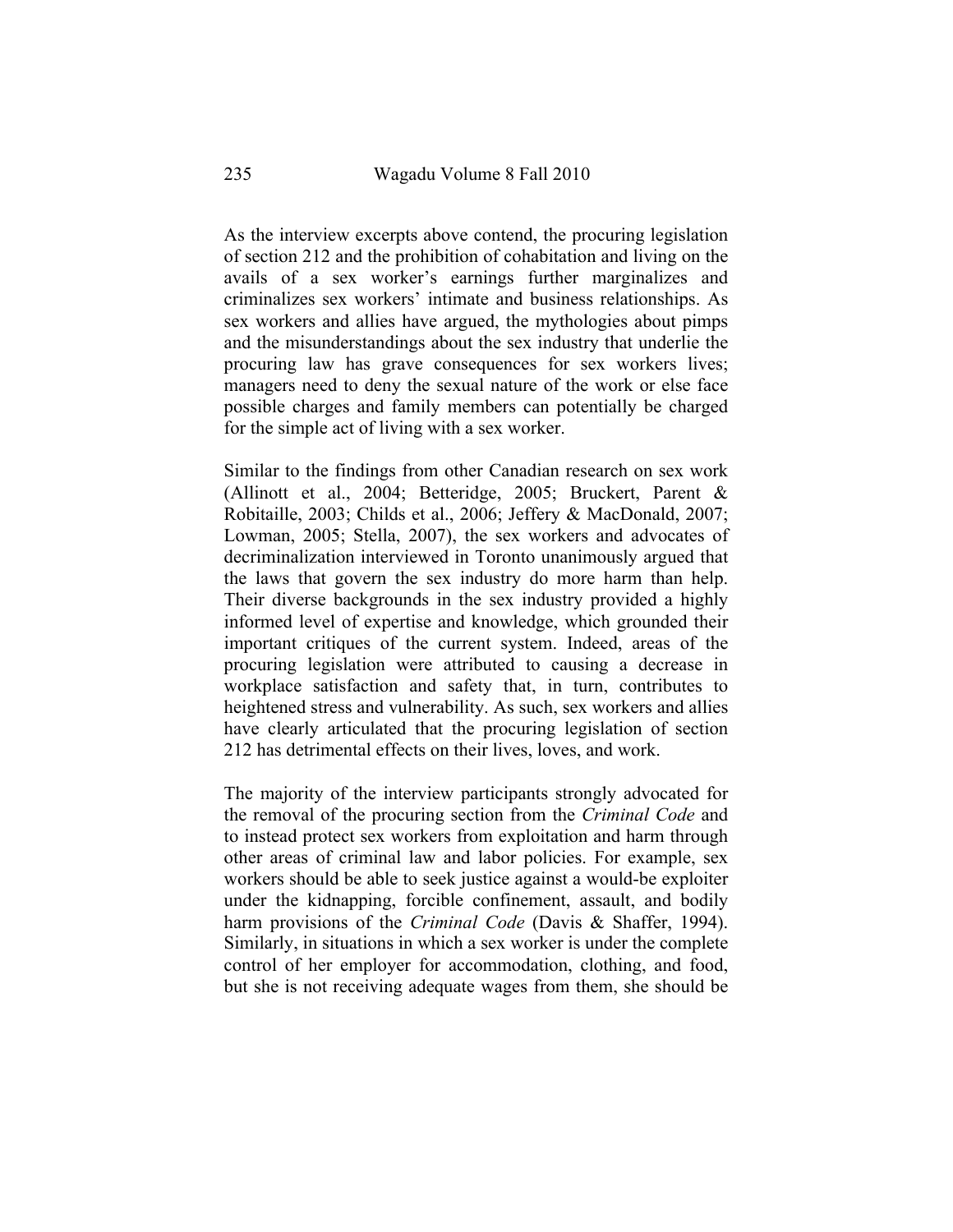able to access both the federal extortion laws and the provincial *Employment Standards Act* (Childs et al., 2006). Further, if the risk of federal procuring charges was removed, it is more likely that sex workers would access the provisions that protect all workers from unsafe workplaces and dangerous work through the *Occupational Health and Safety Act*. Or, if indeed a sex worker were to harm herself at the worksite, she could access the *Worker's Compensation Act* without fear of possible criminal charges against her employer for merely being her employer.

However, some of the interview participants were hesitant to fully endorse a decriminalized system until the stigma and discrimination surrounding sex work is reduced. There was fear that if the prostitution-related laws were removed from the *Criminal Code* and sex work remained stigmatized, municipalities and provinces might increase the number and severity of penalties and bylaws aimed at the sex industry. As it currently stands, some cities and provinces are attempting to circumvent the *Criminal Code* and regulate aspects of the sex trade through zoning restrictions, high licensing fees, highway and traffic bylaws, and proceeds of crime legislation. It is possible that this would continue, if not increase, if decriminalization was not accompanied by ideological and perceptual changes. As such, while the interview participants saw decriminalization as key to increasing sex workers' basic rights and protections, there were some concerns and hesitations about when this goal should be realized; prostitution must be conceptualized in labor and human rights frameworks for legislative change to be fully effectual. As Bruckert, Parent, and Robitaille (2003) argue, "decriminalization alone does not ensure a safe working space for the women, nor does it guarantee the protection of their rights as workers. Other steps must therefore be taken in order to encourage the recognition of sex work… as legitimate forms of labor rather than deviance or exploitation" (p. 36).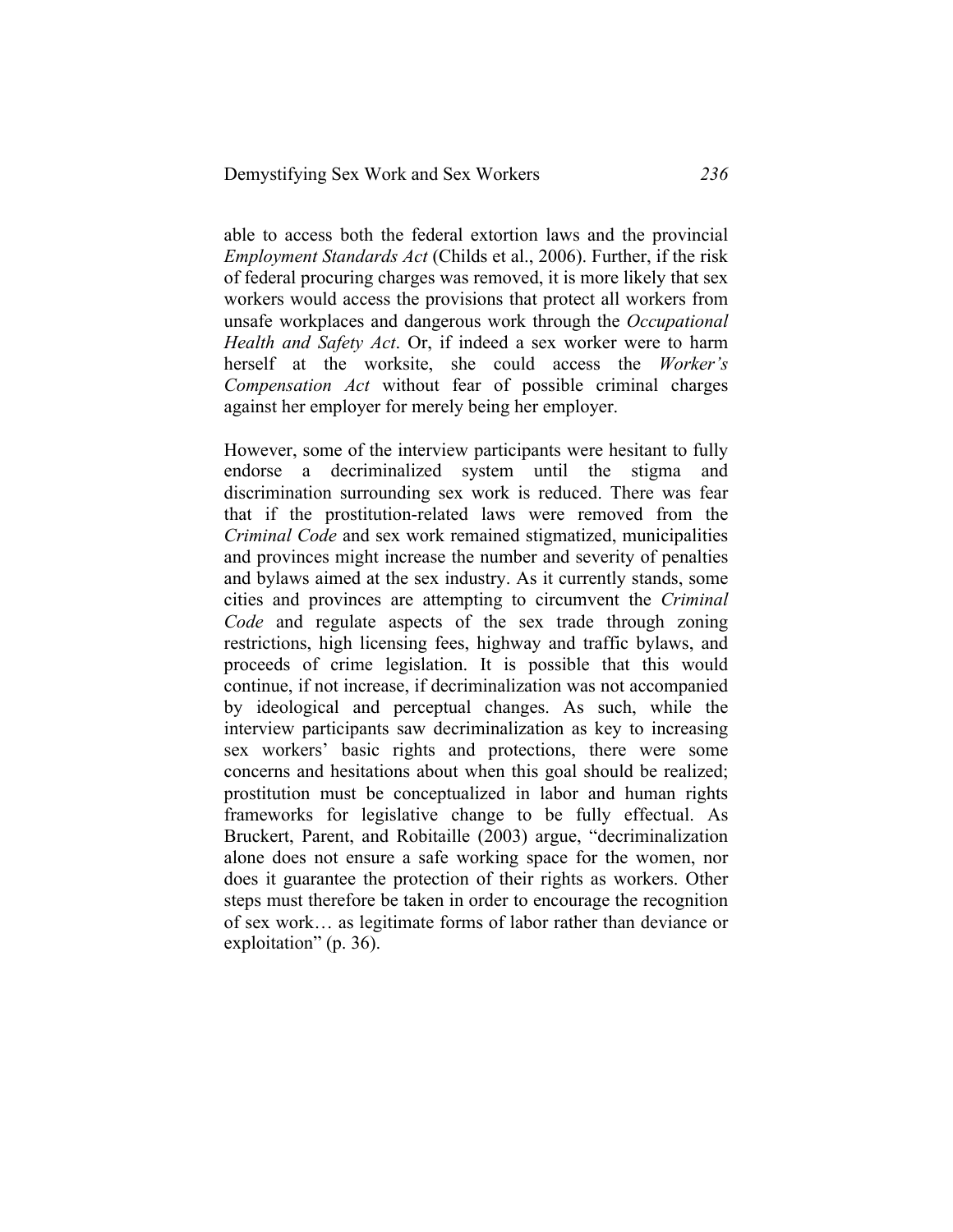In conclusion, this article argues in support of serious amendments to the procuring legislation so that sex workers can refer clients to other sex workers, find employment in safer workplaces where the employer/employee relationship is not criminalized, cohabit with family members and friends, and develop intimate relationships without the fear of putting their partners in legal jeopardy. Any and all legislative amendments or changes need to be created in consultation with sex workers. Indeed, as Childs et al. contended at the start of this article, "sex workers have a unique insight and expertise regarding their industry, the role it plays in Canadian society, and the ways in which regulatory schemes will impact their business" (p.9).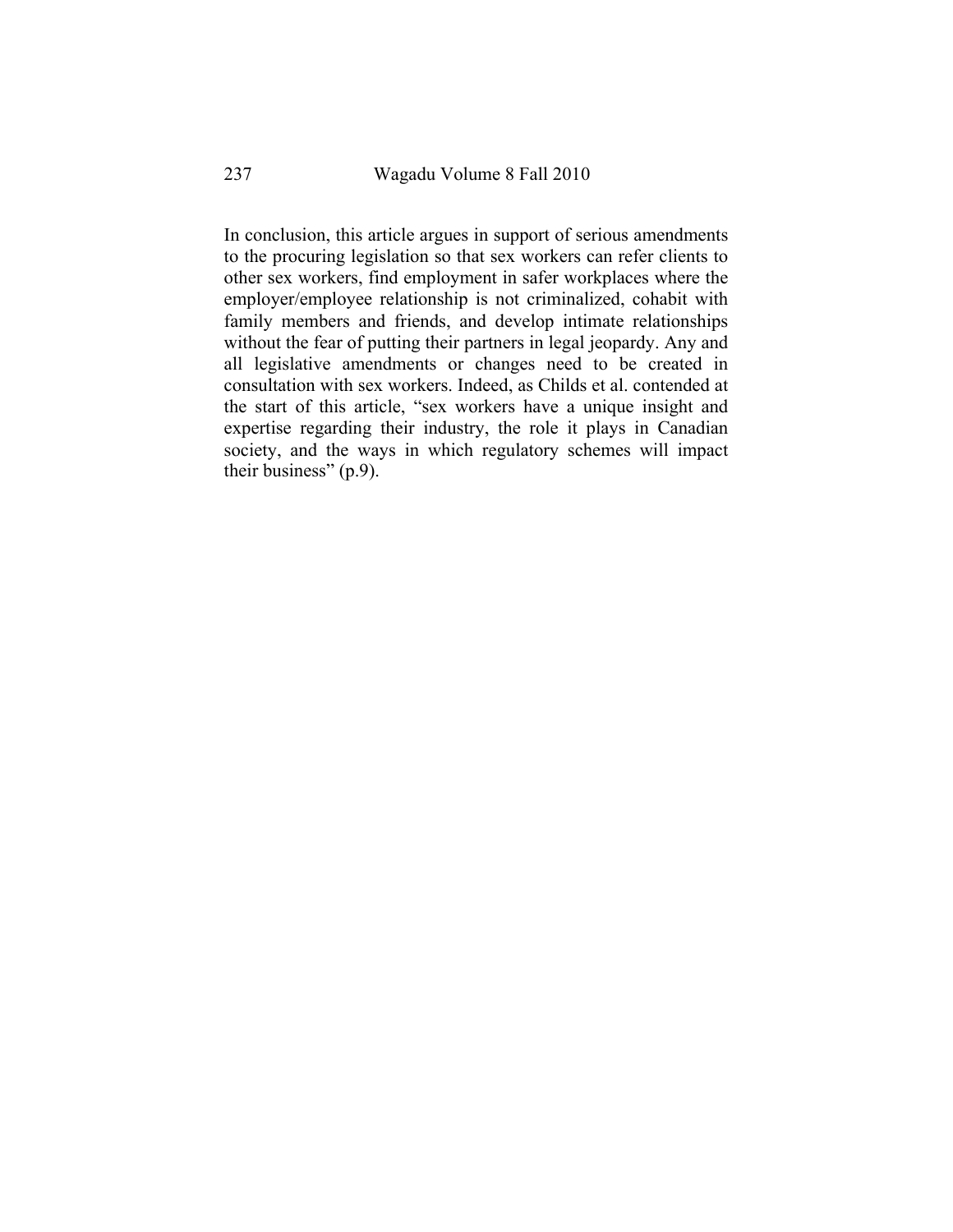### **REFERENCES**

- Allinott, S. et al. (2004). *Voices for dignity: Call to end the harms caused by Canada's sex trade laws*. Vancouver: Pivot Legal Society.
- Barnett, L. (2008). *Prostitution in Canada: International obligations, federal law, and provincial and municipal jurisdiction.* Retrieved from http://www.parl.gc.ca/information/library/PRBpubs/prb0330-e.htm
- Benoit, C. & Millar A. (2001). *Dispelling myths and understanding realities: Working conditions, health status, and exiting experiences of sex workers.* Retrieved from

http://web.uvic.ca/~cbenoit/papers/DispMyths.pdf

- Betteridge, G. (2005). *Sex, work, rights: Reforming Canadian criminal laws on prostitution.* Toronto: HIV/AIDS Legal Network.
- Bruckert, C., Parent, C., & Robitaille, P. (2003). *Erotic service/erotic dance establishments: Two types of marginalized labor*. Ottawa: The Law Commission on Canada.
- (Canada) Special Committee on Pornography and Prostitution. (1985). *Pornography and prostitution in Canada* No. 1. Ottawa: Canadian Government Publishing Center.
- Carter, C. & Walton, M. (2000). *Is anyone listening? A gender analysis of sex trade work.* Victoria, BC: PEERS.
- Childs, M. et al. (2006). *Beyond decriminalization: Sex work, human rights and a new framework for law reform*. Vancouver, B.C.: Pivot Legal Society.
- City of Toronto Municipal Code (CTMC). (n.d.). Chapter 545, Article XXXI, Section 545-333, by-laws U.S.C.
- *Criminal Code*, R.S.C. (1985). c. C-46, s. 318(1). Retrieved from http://laws.justice.gc.ca
- Currie, N. & Gillies, K. (2006). *Bound by the law: How Canada's protectionist policies in the areas of both rape and prostitution limit women's choices, agency and activities*. Unpublished manuscript. Ottawa: Status of Women.
- Davis, S., & Shaffer, M. (1994). *Prostitution in Canada: The invisible menace or the menace of invisibility?* Retrieved from http://www.walnet.org/csis/papers/sdavis.html
- Government of Canada, Statistics Canada. (GoC). (1996). *Population Census of Canada.* Ottawa: Public Works and Government Services Canada.
- Hanger, A., & Maloney, J. (2006). *The challenge of change: A study of Canada's criminal prostitution laws.* Ottawa: Communication Canada Publishing.
- Jeffrey, L. A. & MacDonald G. (2007). *Sex workers in the Maritimes talk back*. Vancouver: UBC Press.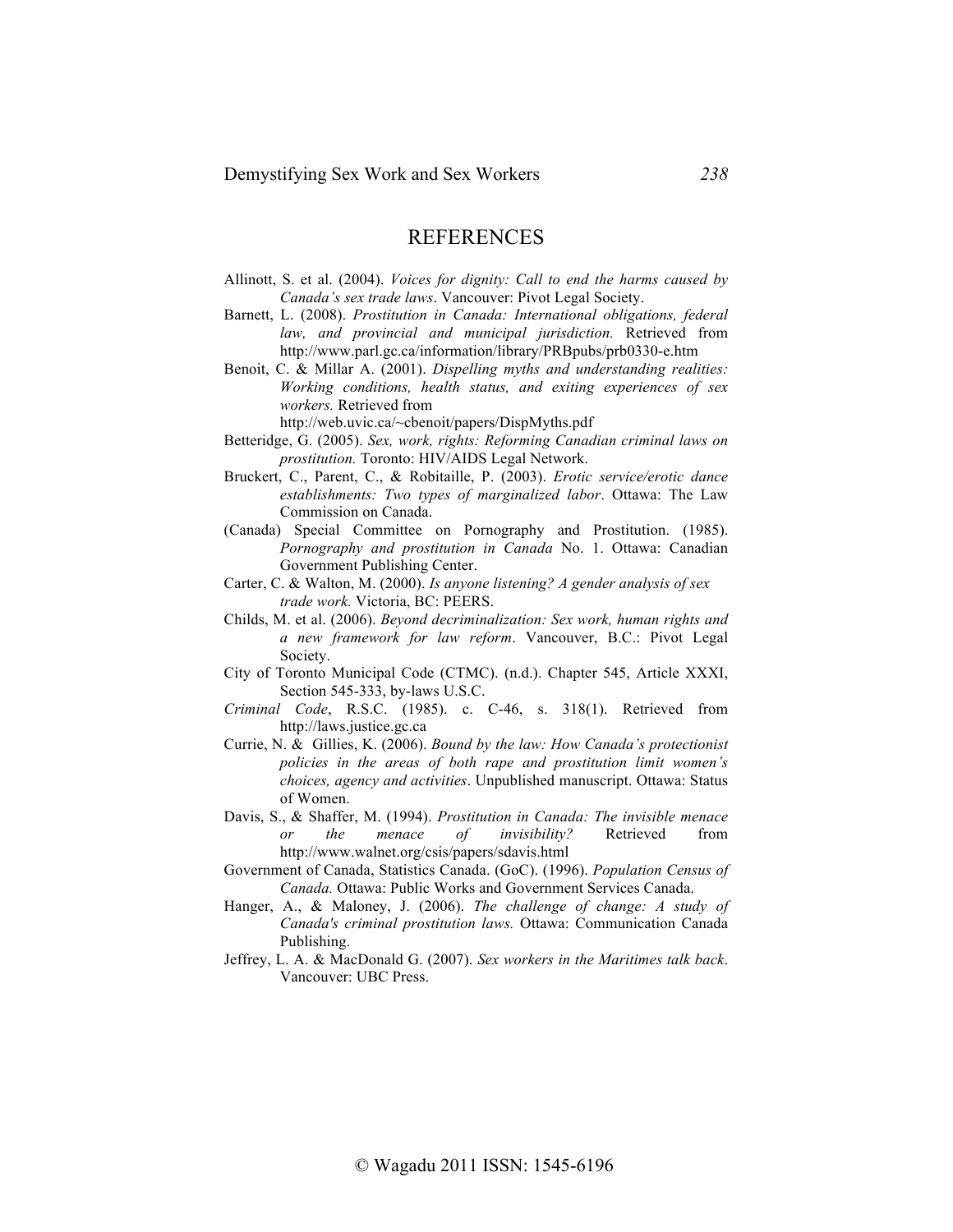- Lewis, J., & Maticka-Tyndale, E. (2000). Licensing sex work: Public policy and women's lives. *Canadian Public Policy, 26*(4), 437-449.
- Lewis, J., Maticka-Tyndale, E., Shaver, F., & Schramm, H. (2005). Managing risk and safety on the job: The experiences of Canadian sex workers. *Contemporary Research on Sex Work, 17*(1), 147-167.
- Lowman, J. (1998). Prostitution law reform in Canada. In Institute of Comparative Law in Japan (Ed.), *Toward comparative law in the 21st century* (pp. 919-946). Tokyo: Chuo University Press.
- Lowman J. (2000). Violence and the outlaw status of (street) prostitution in Canada. *Violence Against Women*, 6(9), 987-1011.
- Lowman, J. (2005). *Submission to subcommittee on solicitation laws of the standing committee on justice, human rights, public safety and emergency preparedness.* Unpublished manuscript.
- Lowman, J. & Fraser, L. (1995). *Violence against persons who prostitute: The experience in British Columbia.* Ottawa: Department of Justice Canada.
- Maticka-Tyndale, E., Lewis, J., Clark, J., Zubick, J., & Young, S. (1999). Social and cultural vulnerability to sexually-transmitted infection: The work of exotic dancers. *Canadian Journal of Public Health, 90*(1), 19-22.
- Miller, J. (1993). "Your life is on the line every time you're on the streets": Victimization and resistance among street prostitutes. *Humanity and Society, 17*(4), 422-447.
- Patton, M. Q. (Ed.). (2002). *Qualitative research and evaluation methods (3rd edition)*. Thousand Oaks, CA.: SAGE Publications.
- Pyett, P. M. &. Warr, D. (1997). Vulnerability on the streets: Female sex workers and HIV risk. *AIDS Care, 9*(5), 539-547.
- *R. v. Barrow* (2001), 155 CCC (3d) 362 (OCA).
- *R. v. Celebrity Enterprises Ltd.* (1998), 41 (C.C.C. (2d) 540 (BC CA).
- *R. v. Deutsch*, [1986] 2 S.C.R. 2.
- *R. .v Downey*, [1992] 2 SCR 10.
- *R. v. Bramwell* (1993), 86 C.C.C. (3d) 418 (BC CA).
- *R. v. Grilo* (1991), 64 C.C.C. (3d) 53 (Ont CA).
- *R. v. Perrault* (1986), 113 C.C.C. (3d) 573 (Que CA).
- Sorfleet, A. (2005). Sex workers' workbook: Where YOU regulate the sex industry. Unpublished manuscript.
- STAR (Sex Trade Advocacy and Research). (2006). *Safety, security and the well-being of sex workers: A report submitted to the House of Commons Subcommittee on Solicitation Laws.* Jul 2006. Retrieved from:http://web2.uwindsor.ca/courses/sociology/maticka/star/pdfs/safet y\_and\_security\_report\_final\_version.pdf
- Stella (2007). Pour une participation égalitaire des femmes et des hommes á la vie de Montréal. Memoire á la Commission permanent sur le développement culturel et l'égalité du milieu de vie de la Ville de Montréal. Retrieved from